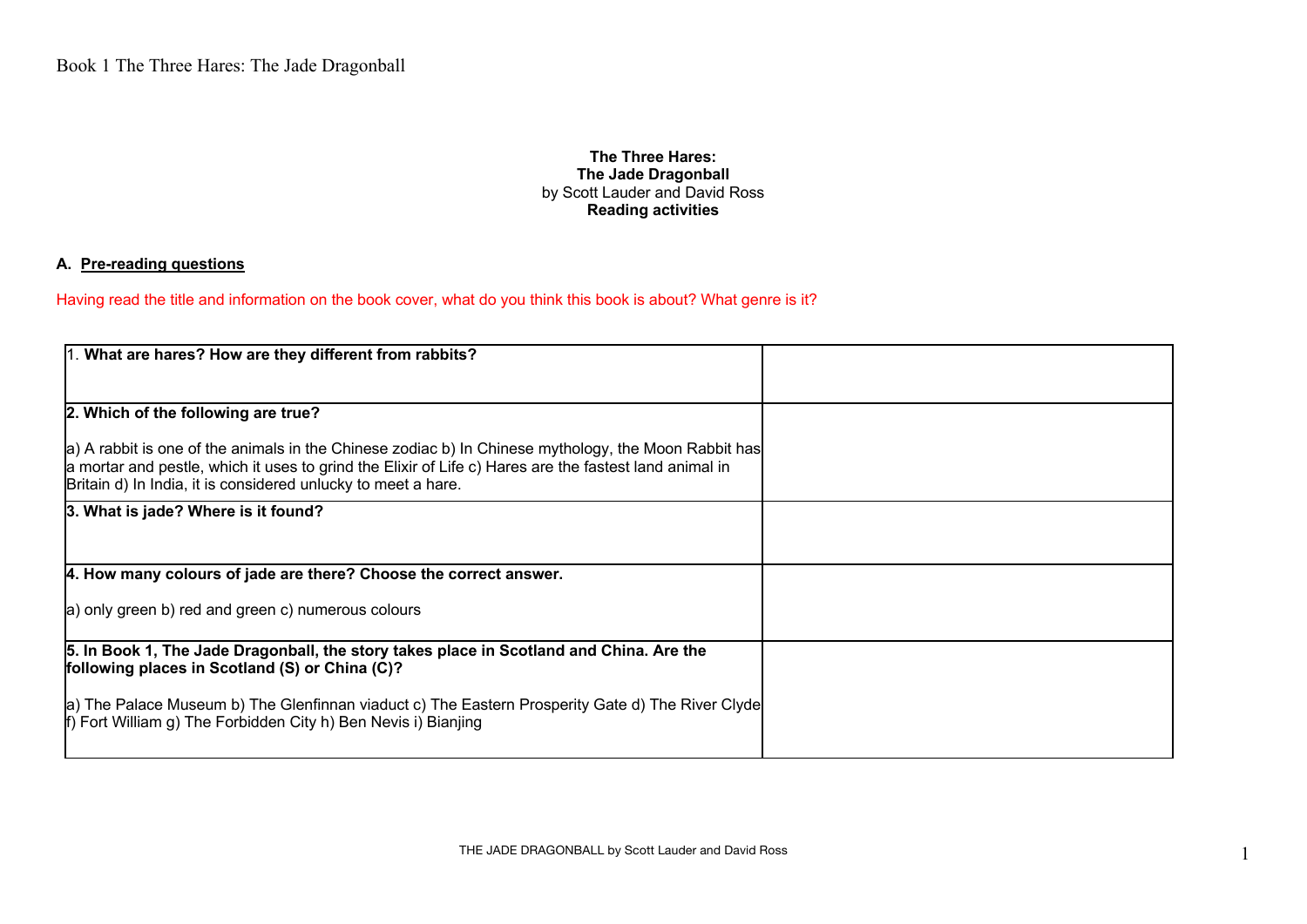| 6. In Book 1, The Jade Dragonball, Sara's mother is from China and her father is from<br>Scotland, but Sara only speaks English at home. Can you guess why?                   |  |
|-------------------------------------------------------------------------------------------------------------------------------------------------------------------------------|--|
| 7. What do you think is inside the jade dragonball? (Take a guess!)                                                                                                           |  |
| 8. Shan Mu is a boy who lived in the Song Dynasty in ancient China. What do you think is the<br>connection he has with Sara, who lives in modern day Beijing? (Take a guess!) |  |
| 9. When Sara visits ancient China, she is given an object of great importance. What do you<br>think it might be? (Take a guess!)                                              |  |
| 10. At the end of the story, Sara tries to get a job. What kind of job do you think she wants?<br>(Take a guess!)                                                             |  |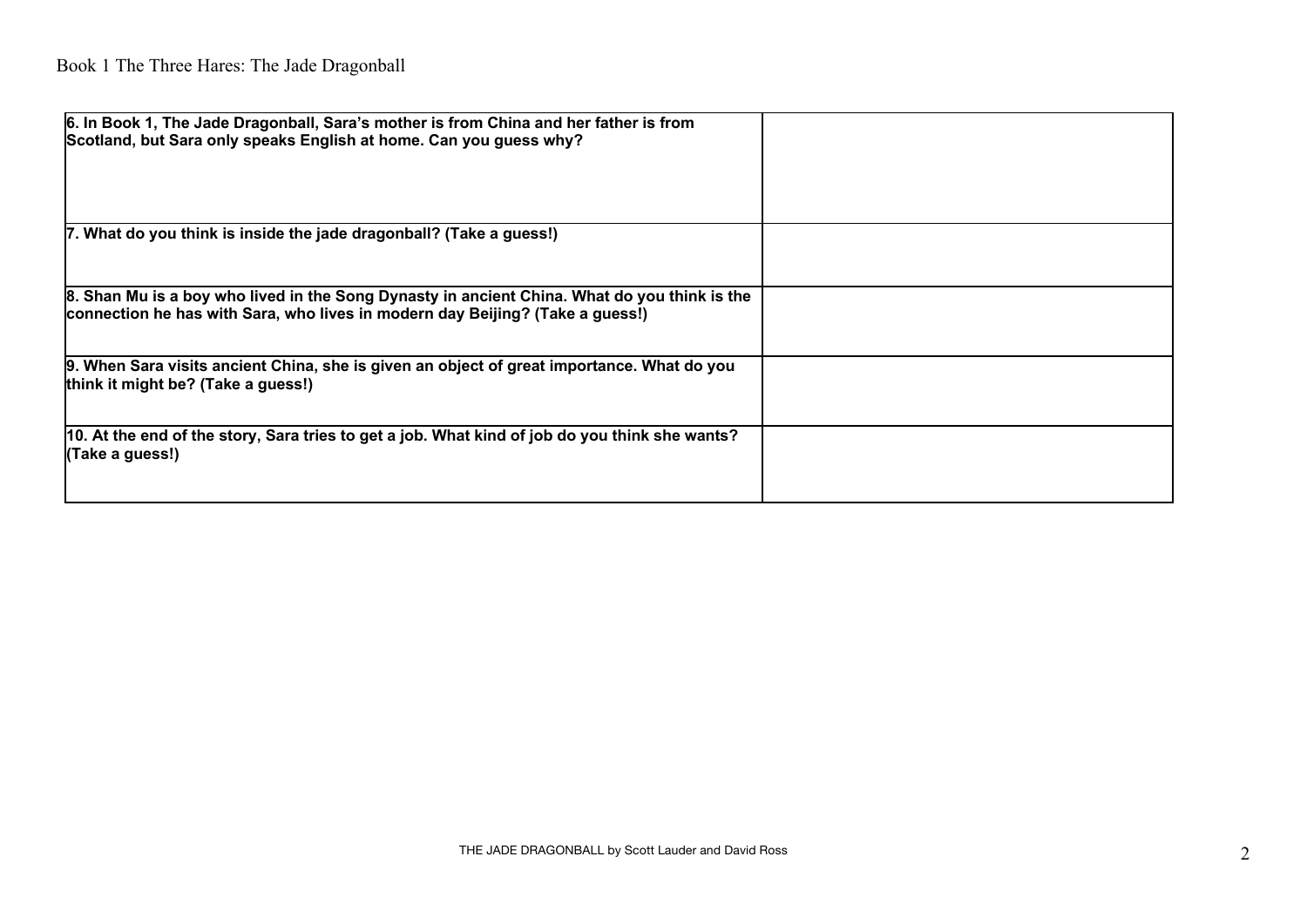## **B. Chapter activities**

|                                                     | <b>Factual</b><br>(according to the text)                                                                                              | Opinion                                                                                                                                     | <b>Personal</b><br>experience                                                                                                                                   | Mini-projects                                                                                                                                                                                                                                                                     | <b>Culture/history</b>                                                                                                                                                                                                                                                                                                                                    |
|-----------------------------------------------------|----------------------------------------------------------------------------------------------------------------------------------------|---------------------------------------------------------------------------------------------------------------------------------------------|-----------------------------------------------------------------------------------------------------------------------------------------------------------------|-----------------------------------------------------------------------------------------------------------------------------------------------------------------------------------------------------------------------------------------------------------------------------------|-----------------------------------------------------------------------------------------------------------------------------------------------------------------------------------------------------------------------------------------------------------------------------------------------------------------------------------------------------------|
| <b>PART</b><br><b>ONE</b><br><b>Chapter</b><br>Page | 1. What happened in Sara's<br>Physics class?<br>2. Sara likes learning new<br>words. Which new word does<br>she learn in this chapter? | 1. After Sara sees the<br>first vision, she doesn't<br>tell her mother or father<br>about it. Why not?                                      | 1. Has your stomach<br>ever made a loud,<br>embarrassing noise?<br>2. Have you ever NOT<br>kept a secret?                                                       | 1. Using three adjectives,<br>describe Sara in this<br>chapter.<br>2. Write as many words as<br>you can in one minute that<br>mean the same as<br>'frightening'.                                                                                                                  | 1. In Chinese culture, why are<br>dragons important? What do<br>they control? What do they<br>symbolise? Look at this site:<br>https://en.wikipedia.org/wiki/C<br>hinese_dragon                                                                                                                                                                           |
| <b>Chapter</b><br>$\mathbf{2}$<br>Page              | 1. How long do cicadas stay<br>underground? 2. Who does<br>Sara sit beside in the school<br>bus?                                       | 1. In this chapter, Sara<br>thinks she sees a giant<br>book with her name in<br>it. What do you think<br>this means?                        | 1. Sara has to take the<br>bus to school. How do<br>you travel to your<br>school? Is it boring?<br>2. What's the most<br>interesting thing you do<br>at school? | 1. How loud are cicadas?<br>2. What are some of the<br>loudest natural sounds on<br>Earth?                                                                                                                                                                                        | 1. The Thirty-Six Stratagems<br>also recommends that a general<br>should: "sacrifice a plum tree to<br>preserve the peach tree" What<br>do you think this means?                                                                                                                                                                                          |
| <b>Chapter</b><br>3<br>Page<br>8                    | 1. What is Sara's favourite<br>subject at school?<br>2. Whose birthday party is it<br>tonight?                                         | 1. Why do the<br>Ferdinand brothers pick<br>on Sara?<br>2. Why do you think the<br>bridge in the scroll is<br>called the Rainbow<br>Bridge? | 1. Have you ever had a<br>birthday party in a<br>restaurant or a mall?                                                                                          | 1. Write what you think Ms<br>Ling should say to the<br>Ferdinand brothers.<br>2. Make a short play about<br>a teacher talking to a bully.<br>What does the teacher<br>say? What does the bully<br>say?<br>3. Can you build a strong<br>bridge using only paper<br>and sellotape? | 1. Look at a picture of the<br>Qingming scroll and find the<br>ship that is under the Rainbow<br>Bridge. How will it escape?<br>See:.http://afe.easia.columbia.<br>edu/song-scroll/song.html<br>2. Look at this website to see a<br>reconstruction of the Rainbow<br><b>Bridge</b><br>https://www.pbs.org/wgbh/no<br>va/lostempires/china/builds.ht<br>ml |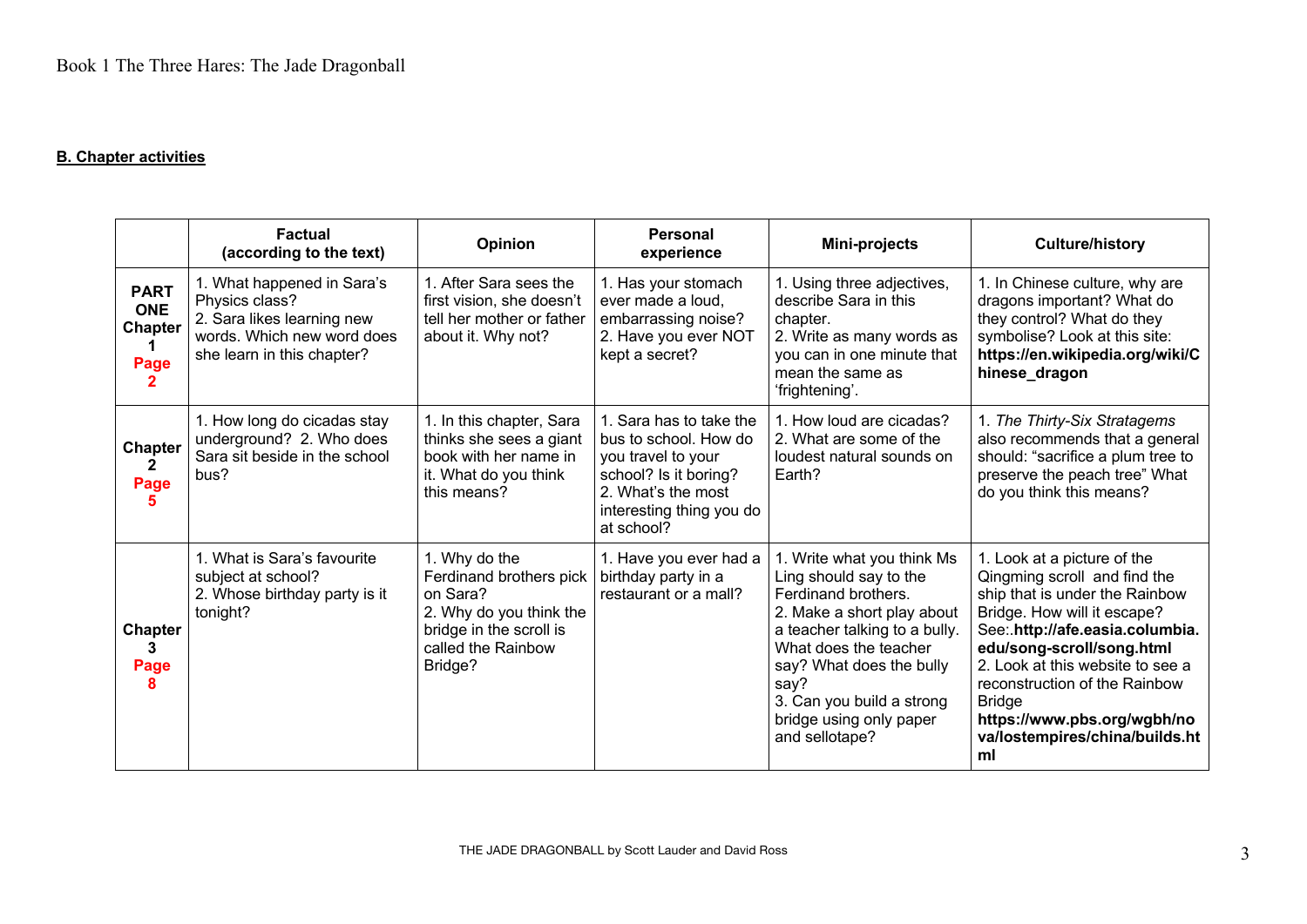|                                                                | <b>Factual</b><br>(according to the text)                                                              | Opinion                                                                                                                                                                                                  | <b>Personal</b><br>experience                                                                                                                                                                | Mini-projects                                                                                                                                                                                                                                          | <b>Culture/history</b>                                                                                                                                                                                                                                                                             |
|----------------------------------------------------------------|--------------------------------------------------------------------------------------------------------|----------------------------------------------------------------------------------------------------------------------------------------------------------------------------------------------------------|----------------------------------------------------------------------------------------------------------------------------------------------------------------------------------------------|--------------------------------------------------------------------------------------------------------------------------------------------------------------------------------------------------------------------------------------------------------|----------------------------------------------------------------------------------------------------------------------------------------------------------------------------------------------------------------------------------------------------------------------------------------------------|
| <b>Chapter</b><br>Page<br>13                                   | 1. Where is Joaquin going in<br>the summer holidays?<br>2. In which volcano is fingerite<br>found?     | 1. Why does Sara<br>laugh when she hears<br>the name 'fingerite'?<br>2. What does Joaquin<br>mean when he says<br>'every journey of a<br>thousand miles begins<br>with a single step'?                   | 1. Joaquin and Lily are<br>interested in the<br>environment. What are<br>you interested in?<br>2. Lily and Joaquin are<br>Sara's best friends.<br>Who are yours and<br>why?                  | 1. Choose someone in this<br>chapter and make a short<br>poem about them.<br>2. Make a graph of Sara's<br>heartbeat throughout this<br>chapter. On the (horizontal)<br>X-axis use 'Time' and on<br>the (vertical) Y-axis use<br>Heartbeats per Minute' | 1. Lily wants to visit the<br>Colosseum in Italy. When was it<br>built? what was it used for?<br>2. Laozi was a famous Chinese<br>philosopher. Choose the Laozi<br>quote that you like best.<br>https://www.brainyquote.com/<br>authors/lao tzu                                                    |
| <b>Chapter</b><br>5.<br>Page<br>18                             | 1. How old is the person who<br>owns Bai Lu?<br>2. Why does Chan look much<br>older than he really is? | 1. What do you think<br>Sara saw on Shan<br>Wu's arm when he<br>reached out to touch<br>her?<br>2. Why does Sara not<br>feel confident about<br>applying for the job in<br>the school magazine?          | 1. Have you ever felt<br>you couldn't do<br>something but then<br>succeeded in doing it?<br>2. If you could choose<br>to write about anything<br>for a school magazine,<br>what would it be? | 1. What is the difference<br>between zooplankton and<br>phytoplankton?<br>2. In pairs, write a scene<br>about an interview for a job<br>- one person is the<br>interviewer and the other<br>the interviewee.                                           | 1. What is the Silk Road and<br>what were its greatest years?<br>See:<br>http://www.thesilkroadchina.c<br>om/fact-v11-the-silk-road-<br>history.html                                                                                                                                               |
| <b>PART</b><br><b>TWO</b><br><b>Chapter</b><br>6<br>Page<br>24 | 1. How old was Shan Mu?<br>2. Why did Baojun's retainers<br>come to the village?                       | 1. Why do you think<br>Shan Tuo looked much<br>older than Shan Wu?<br>2. Why did Shan Tuo<br>keep a cricket?<br>3. Who do you think<br>was more afraid of<br>Baojun's retainers,<br>Shan Mu or Shan Tuo? | 1. What does it mean<br>to be brave? Have you<br>ever been brave?                                                                                                                            | 1. In your class, conduct a<br>survey. Ask these<br>questions: In your opinion:<br>What is the most<br>frightening animal? Who is<br>the most frightening<br>person? What is the most<br>frightening movie or book?                                    | There are two basic types of<br>swords in ancient China. 1.<br>What are they? See:<br>https://en.wikipedia.org/wiki/C<br>hinese swords<br>2. The Sword of Goujian is a<br>famous Chinese artefact. How<br>old is it? What is it made of?<br>See:https://en.wikipedia.org/w<br>iki/Sword_of_Goujian |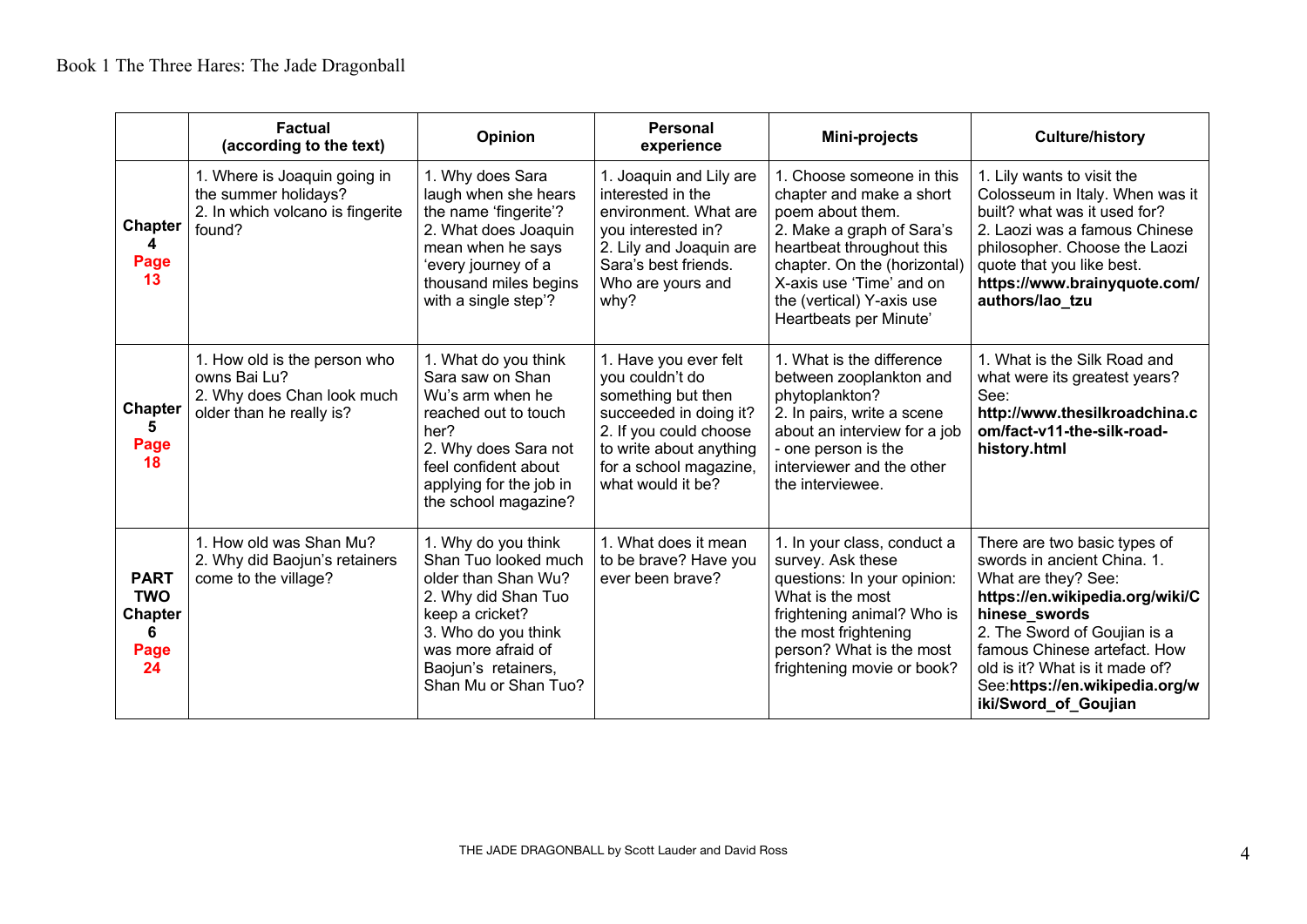|                                    | <b>Factual</b><br>(according to the text)                                                       | Opinion                                                                                                                                                            | <b>Personal</b><br>experience                                                                     | Mini-projects                                                                                                                                                                                                                                                                                            | <b>Culture/history</b>                                                                                                                                                                                                                        |
|------------------------------------|-------------------------------------------------------------------------------------------------|--------------------------------------------------------------------------------------------------------------------------------------------------------------------|---------------------------------------------------------------------------------------------------|----------------------------------------------------------------------------------------------------------------------------------------------------------------------------------------------------------------------------------------------------------------------------------------------------------|-----------------------------------------------------------------------------------------------------------------------------------------------------------------------------------------------------------------------------------------------|
| <b>Chapter</b><br>7<br>Page<br>28  | 1. What does Shan Mu's father<br>have on his arm?<br>2. What does the tattoo say?               | 1. Why does the<br>retainer kill Shan Mu's<br>father?<br>2. Why do the retainers<br>not care about the<br>villagers?                                               | 1. Do you know<br>someone with a tattoo?<br>If you do, describe or<br>draw it.                    | 1. What does 'hegemon'<br>mean? Write three<br>synonyms (words with a<br>similar meaning).<br>2. Write a summary of this<br>chapter using no more than<br>50 words.                                                                                                                                      | 1. What kind of punishment was<br>Ci Pei? See:<br>http://en.chinaculture.org/201<br>4-12/30/content_589505.htm 2.<br>The mother of a famous<br>Chinese general called Yueh Fei<br>put a tattoo on her son's back.<br>What did the tattoo say? |
| <b>Chapter</b><br>8<br>Page<br>31  | 1. How did Shan Mu catch the<br>rat?<br>2. How many days had it<br>snowed?                      | 1. Why does Shan Mu's<br>mother refuse to eat<br>the rat?<br>2. Why does Shan Mu's<br>World Beyond begin to<br>change?                                             | 1. What's the worst<br>thing you have ever<br>eaten?                                              | Can you re-write this<br>chapter from Shan Tuo's<br>point of view? What is he<br>thinking? What does he<br>want to say?                                                                                                                                                                                  | 1. Which of these provinces in<br>China has the most snow? a)<br>Heilongjiang b) Guangdong c)<br>Hainan                                                                                                                                       |
| <b>Chapter</b><br>9<br>Page<br>33  | 1. Who does Shan Mu speak<br>to in the world beyond?<br>2. Who dies in this chapter and<br>how? | 1. Why does Tian Lan<br>tell Shan Mu to return<br>to the world of things?                                                                                          | 1. Have you ever slept<br>on the ground (for<br>example, in a tent)?                              | 1. How many calories do<br>the following activities<br>usually burn in an hour: a)<br>watching TV b) walking c)<br>running<br>2. Tian Lan carries a small<br>sack containing what he<br>needs. If you had to<br>choose seven things to<br>carry with you into the<br>wilderness, what would you<br>take? | 1. What is the connection<br>between these places?<br>a) India, 1876-1878; b)<br>Ireland, 1845-1849; c) China,<br>1958-1961; d) Russia, 1932-33                                                                                               |
| <b>Chapter</b><br>10<br>Page<br>36 | 1. When did Shan Mu's fever<br>begin?<br>2. What did Tian Lan give<br>Shan Mu to eat?           | 1. Shan Mu says that<br>Tian Lan's words are<br>'like mist'. What does<br>he mean?<br>2. Why did Shan Mu<br>decide to follow Tian<br>Lan and leave the<br>village? | 1. When was the last<br>time you were angry<br>with someone? How<br>did you solve the<br>problem? | 1. What are five words that<br>are synonyms for 'conflict'?<br>2. What are five words that<br>are synonyms for 'friends'?                                                                                                                                                                                | 1. What is a loupan and why is it<br>used? See:<br>https://en.wikipedia.org/wiki/L<br>uopan                                                                                                                                                   |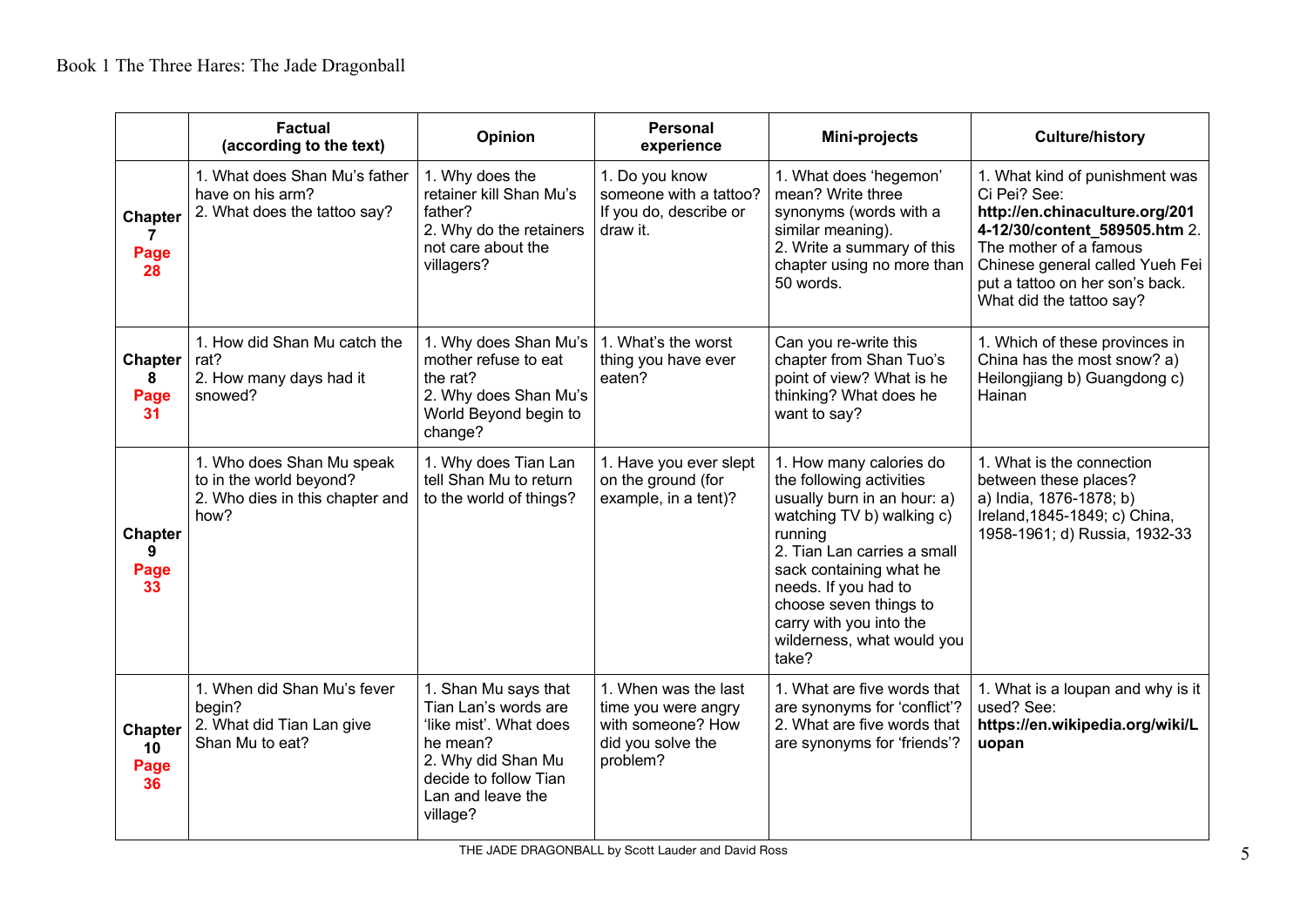|                                                                   | <b>Factual</b><br>(according to the text)                                                                                                                           | <b>Opinion</b>                                                                                                                                              | <b>Personal</b><br>experience                                                                                                         | Mini-projects                                                                                                                                                                                                                     | <b>Culture/history</b>                                                                                                                                                                                                                                                                     |
|-------------------------------------------------------------------|---------------------------------------------------------------------------------------------------------------------------------------------------------------------|-------------------------------------------------------------------------------------------------------------------------------------------------------------|---------------------------------------------------------------------------------------------------------------------------------------|-----------------------------------------------------------------------------------------------------------------------------------------------------------------------------------------------------------------------------------|--------------------------------------------------------------------------------------------------------------------------------------------------------------------------------------------------------------------------------------------------------------------------------------------|
|                                                                   |                                                                                                                                                                     | 3. Is Shan Mu justified<br>in being angry with Tian<br>Lan?                                                                                                 |                                                                                                                                       |                                                                                                                                                                                                                                   |                                                                                                                                                                                                                                                                                            |
| <b>Chapter</b><br>11<br>Page<br>42                                | 1. Which Chinese character did<br>Tian Lan write on the rock?<br>2. Which book did Tian Lan<br>carry with him?<br>3. How many Immortals live in<br>the Jade palace? | 1. Do you think Tian<br>Lan respects<br>Confucius's work?<br>2. Do you agree that<br>ren (goodness towards<br>other people) should be<br>shown to everyone? | 1. Shan Mu becomes<br>better and better at<br>calligraphy. What have<br>you learned to do<br>better recently?                         | 1. Search for and write the<br>Chinese characters for 'I',<br>'you', and 'this'.<br>2. Who was Li Gonglin and<br>what is his connection to<br>Confucianism? See:<br>https://www.metmuseum.<br>org/art/collection/search/<br>39895 | 1. Where in China are the<br><b>Kunlun Mountains?</b><br>2. What is calligraphy and why<br>is it important in China?<br>3. Approximately how many<br>Chinese characters are there?<br>Choose the correct answer: a)<br>40,000 b) 80,000 c) 120,000                                         |
| <b>Chapter</b><br>12<br>Page<br>47                                | 1. Does Tian Lan want Shan<br>Mu take take revenge?<br>2. What is Shan Mu's new<br>name?                                                                            | 1. Why do you think<br>Shan Mu changes his<br>own name?<br>2. At the end of the<br>chapter, Shan Wu<br>leaves Tian Lan. Why?                                | 1. Shan Wu enters the<br>Taklamakan desert.<br>Where is the hottest<br>place you have been?<br>What is the coldest?                   | 1. Look for the Taklamakan<br>desert on a map. Did<br>merchants following the<br>ancient Silk Road go<br>through it? See:<br>https://www.arboretum.h<br>arvard.edu/wp-<br>content/uploads/idp_silkr<br>oad_083115.jpg             | 1. The Buddhist monk Xuanzang<br>travelled across the Taklamakan<br>desert. What is the name of the<br>16th Century novel his travels<br>inspired? See:<br>https://en.wikipedia.org/wiki/X<br>uanzang#In fiction Who wrote<br>this book? Which Netflix series<br>was inspired by the book? |
| <b>PART</b><br><b>THREE</b><br><b>Chapter</b><br>13<br>Page<br>56 | 1. Where did the school bus<br>stop to drop off Sara?<br>2. Where is Pizzapie?                                                                                      | 1. When Sara's mother<br>suggests that Granny<br>Tang pop in, Sara<br>quickly says there is no<br>need. Why?                                                | 1. Granny Tang lives in<br>the same apartment<br>block as Sara. Do your<br>grandparents (or<br>uncles or aunts) live<br>close to you? | 1. This chapter is about<br>1,100 words long. Can you<br>write a good summary of it<br>using just 75 words?                                                                                                                       | 1. Granny Tang says she loved<br>The Monkey King story. Who did<br>The Monkey King protect? See:<br>https://en.wikipedia.org/wiki/S<br>un Wukong                                                                                                                                           |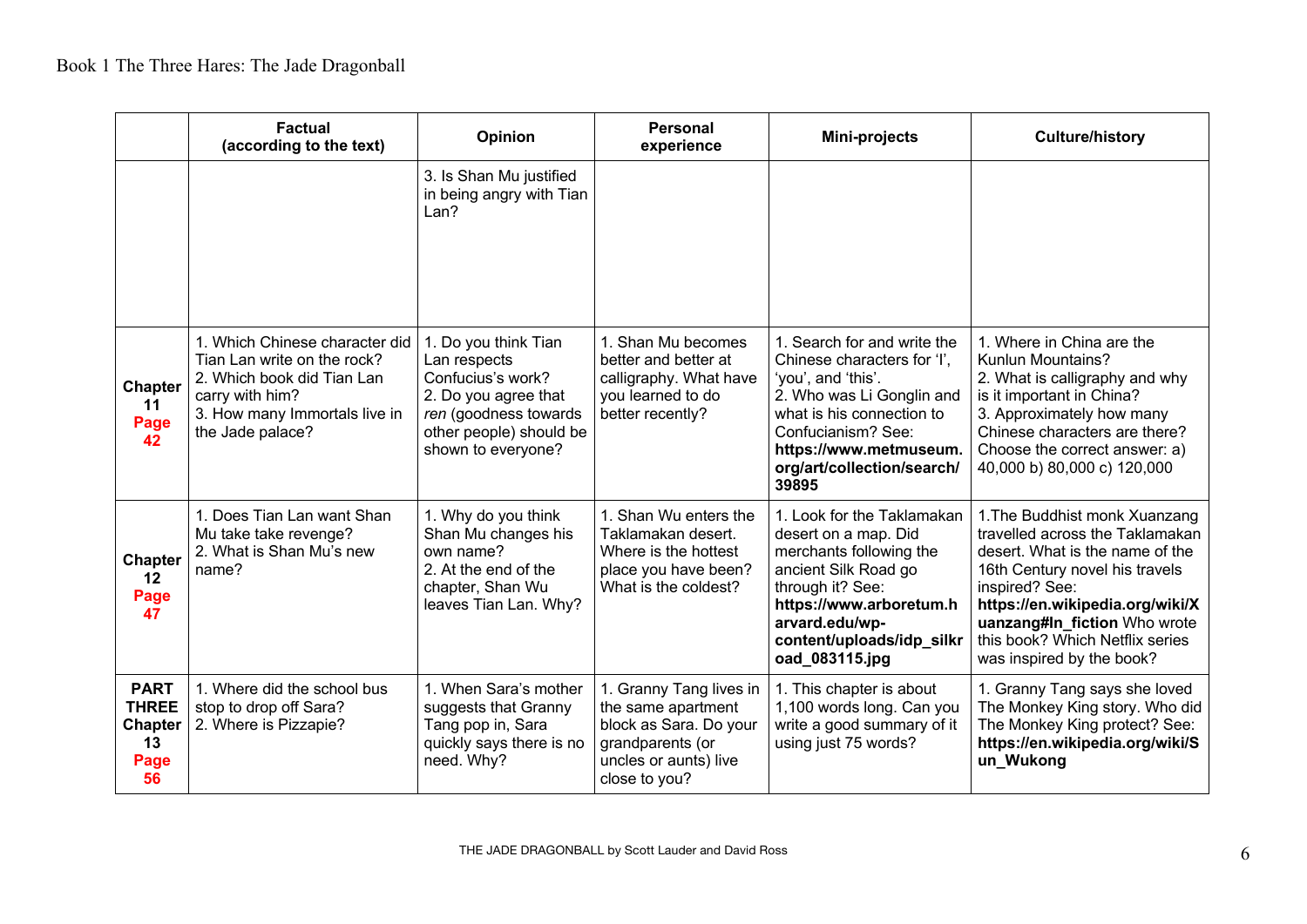|                                                                  | <b>Factual</b><br>(according to the text)                                                                                                                           | <b>Opinion</b>                                                                                                                                                                               | Personal<br>experience                                                                 | Mini-projects                                                                                                                                                                                                                           | <b>Culture/history</b>                                                                                                                                                                                                                                            |
|------------------------------------------------------------------|---------------------------------------------------------------------------------------------------------------------------------------------------------------------|----------------------------------------------------------------------------------------------------------------------------------------------------------------------------------------------|----------------------------------------------------------------------------------------|-----------------------------------------------------------------------------------------------------------------------------------------------------------------------------------------------------------------------------------------|-------------------------------------------------------------------------------------------------------------------------------------------------------------------------------------------------------------------------------------------------------------------|
| <b>Chapter</b><br>14<br>Page<br>60                               | 1. What did the logo on Sara's<br>t-shirt say?<br>2. Whose birthday party did<br>Sara attend?                                                                       | 1. Why did Sara<br>pretend she was asleep<br>when her mother came<br>into her bedroom?<br>2. Why was her<br>computer making a<br>funny noise?                                                | 1. When was the last<br>time you had trouble<br>with your computer or<br>mobile phone? | 1. Write five synonyms for<br>'unhappy'<br>2. Make a chart of Sara's<br>happiness in this chapter.<br>On the X-axis, use 'Time',<br>and on the Y-axis, use<br>'Happiness'.                                                              | 1. Apart from a birthday cake,<br>what other food do many<br>Chinese people eat on<br>birthdays? See:<br>https://theculturetrip.com/asia<br>/china/articles/chinese-<br>people-celebrate-birthdays/                                                               |
| <b>Chapter</b><br>15<br>Page<br>64                               | 1. Which musical instrument<br>does Sara play?<br>2. What kind of music does<br>Sara's father like?                                                                 | 1. Skyscrapers are<br>common in Kowloon,<br>which is an area of<br>Hong Kong. Why?<br>2. Why did Sara clap<br>when she found out<br>that Martin Fröst was<br>playing in the Wigmore<br>Hall? | 1. Have you ever been<br>in a skyscraper? 2.<br>What kind of music do<br>you like?     | 1. Which city has the<br>greatest number of<br>skyscrapers in the world?<br>When and where was the<br>first skyscraper built?<br>2. Look again at the<br>chapter. Which words can<br>you find in it that describe<br>negative emotions? | 1. Which instrument is being<br>played in this Youtube video?<br>https://www.youtube.com/wat<br>ch?v=iuxTywpBJNI<br>2. When did Shi Kuang live?<br>See:<br>https://www.theepochtimes.co<br>m/shi-kuang-the-deity-of-<br>music 1478451.html                        |
| <b>PART</b><br><b>FOUR</b><br><b>Chapter</b><br>16<br>Page<br>70 | 1. Where did the Sara's class<br>go in order to see the<br>Qingming scroll?<br>2. Which direction is the scroll<br>unrolled (left to right or right to<br>$left)$ ? | 1. Why does Sara think<br>the idea of having a six-<br>metre scroll hanging on<br>the wall is silly?<br>2. Is it such a silly idea?                                                          | 1. When was the last<br>time you visited a<br>museum? Which<br>museum was it?          | 1. Who painted the<br>Qingming scroll?<br>2. How famous is the<br>picture in China?<br>https://www.telegraph.co.<br>uk/sponsored/china-<br>watch/culture/11861432/c<br>hina-scroll-painting-<br>beijing-palace-<br>museum.html          | 1. The Qingming scroll is an<br>example of Shan shui, a<br>traditional style of Chinese<br>painting. What does 'Shan shui'<br>mean?<br>https://en.wikipedia.org/wiki/S<br>han shui<br>2. In which Imperial Chinese<br>Dynasty was the Qingming<br>scroll painted? |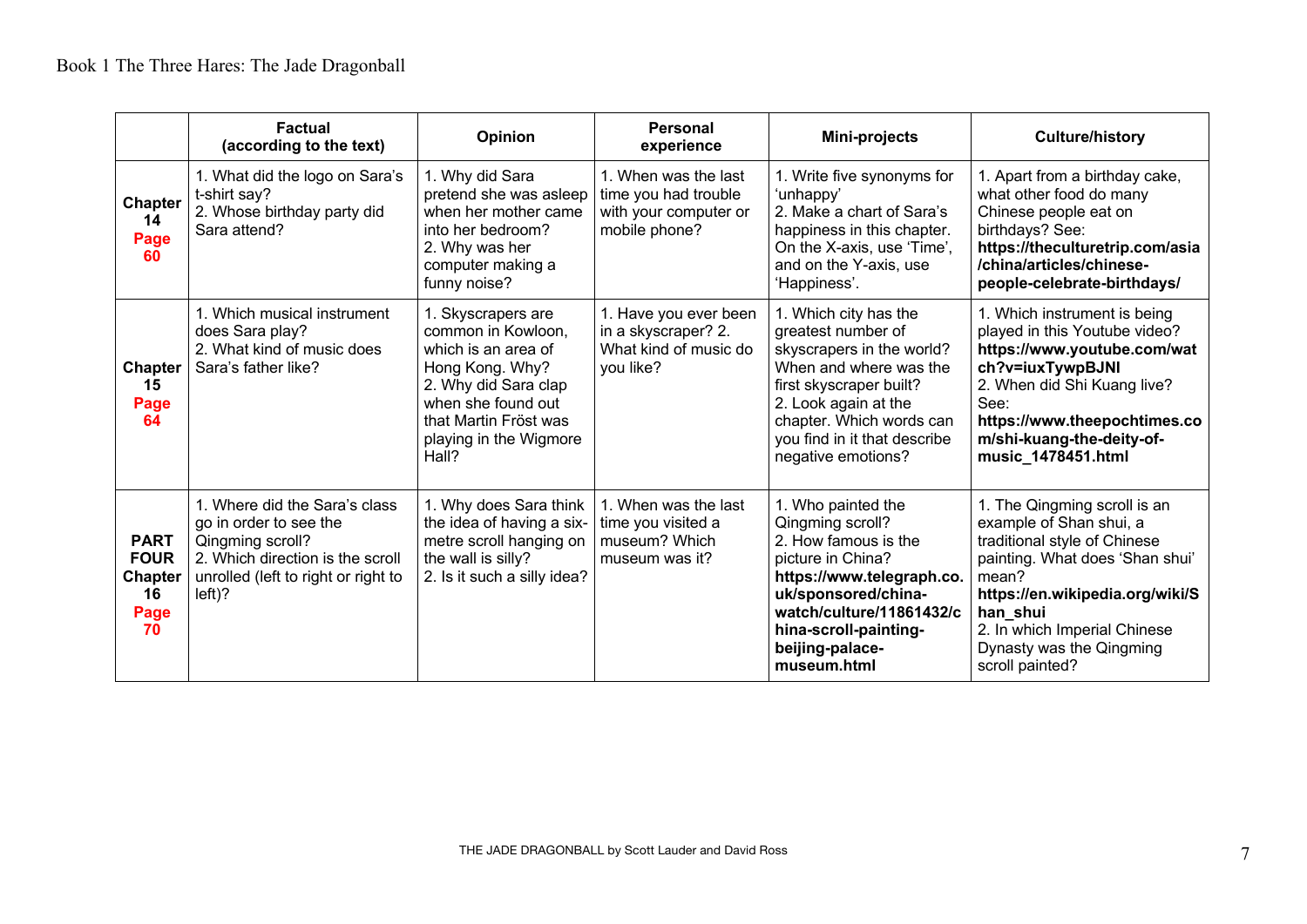|                                    | <b>Factual</b><br>(according to the text)                                                                                          | Opinion                                                                                                                                    | <b>Personal</b><br>experience                                                                                              | Mini-projects                                                                                                                                                                                                               | <b>Culture/history</b>                                                                                                                                                                                                                                                                               |
|------------------------------------|------------------------------------------------------------------------------------------------------------------------------------|--------------------------------------------------------------------------------------------------------------------------------------------|----------------------------------------------------------------------------------------------------------------------------|-----------------------------------------------------------------------------------------------------------------------------------------------------------------------------------------------------------------------------|------------------------------------------------------------------------------------------------------------------------------------------------------------------------------------------------------------------------------------------------------------------------------------------------------|
| <b>Chapter</b><br>17<br>Page<br>75 | 1. What vegetable does Sara<br>land on top of?<br>2. Who fell off his horse and<br>landed at Sara's feet?                          | 1. Why does someone<br>want to kill the old<br>man? (take a guess!)                                                                        | 1. Do you like<br>rollercoasters? If so,<br>what is your favourite?<br>Choose five words<br>about rollercoasters.          | 1. Find out the top speed of<br>the Extreme Rusher<br>rollercoaster See:<br>https://coasterpedia.net/<br>wiki/Extreme_Rusher<br>2. Is it faster than the<br>fastest rollercoaster in your<br>country?                       | 1.In ancient China, what were<br>tianma? See<br>https://www.telegraph.co.uk/c<br>hina-watch/culture/tianma-<br>chinas-heavenly-horses/2.<br>Why did the Emperor Wu need<br>warhorses?<br>https://www.khanacademy.org<br>/humanities/world-<br>history/ancient-medieval/silk-<br>road/a/the-silk-road |
| <b>Chapter</b><br>18<br>Page<br>80 | 1. What do the Gang of the<br>White Fawn want?<br>2. Which member of the Gang<br>of the White Fawn is wearing a<br>black cloak?    | 1. Why didn't Sara<br>refuse to take the old<br>man's saddlebag?<br>2. Why did Sara jump<br>in the river?                                  | 1. Have you ever<br>ridden a horse?<br>2. A horse is one of the<br>animals in the Chinese<br>Zodiac. What is your<br>sign? | 1. What are the 12 animals<br>in the Chinese zodiac?<br>2. Make a list of your<br>friends and their Chinese<br>zodiac signs.<br>3. Sara's zodiac sign is a<br>rabbit. Do you think this<br>suits her?                       | 1. Who was the real Wan Yi?<br>See:<br>https://zhang.digitalscholar.ro<br>chester.edu/china/once-upon-<br>a-time/wan li/<br>2. How would you describe her<br>life?                                                                                                                                   |
| <b>Chapter</b><br>19<br>Page<br>86 | 1. How did Sara injure her leg?<br>2. Who is Zhao Taicheng?                                                                        | 1. Why did the crew of<br>the ship not notice that<br>they were approaching<br>the bridge?<br>2. Do you think Sara is<br>a strong swimmer? | 1. Have you ever been<br>on a boat? What was it<br>like? Did you feel<br>seasick?                                          | 1. What is a junk? See:<br>https://en.wikipedia.org/w<br>iki/Junk (ship)<br>2. Match these words to<br>the appropriate part in the<br>chapter. When is Sara: a)<br>desperate b) over-confident<br>c) struggling d) shocked? | 1. When did the Song Dynasty<br>begin and end?<br>https://en.wikipedia.org/wiki/S<br>ong dynasty<br>2. The Song dynasty broke into<br>two parts. What were these<br>called?                                                                                                                          |
| <b>Chapter</b><br>20<br>Page<br>91 | 1. At which restaurant in<br>Bianjing did Sara smell onions<br>cooking? 2. What was the man<br>outside Lord Wang's Inn<br>selling? | 1. How did Sara react<br>when she looked inside<br>the saddlebag and<br>found the piece of silk?<br>2 Why did she react<br>this way?       | 1. When was the last<br>time you had a<br>surprise? Was it a<br>good one or a bad<br>one? What happened?                   | 1. What does the pattern of<br>the piece of silk look like?<br>Can you draw it? 2 Find out<br>what Auspicious Design is.<br>See:<br>https://www.travelchinag                                                                | 1. Where in China is the Iron<br>Pagoda?<br>https://en.wikipedia.org/wiki/lr<br>on Pagoda<br>2. What is the iron pagoda made<br>of and how many earthquakes<br>has it survived?                                                                                                                      |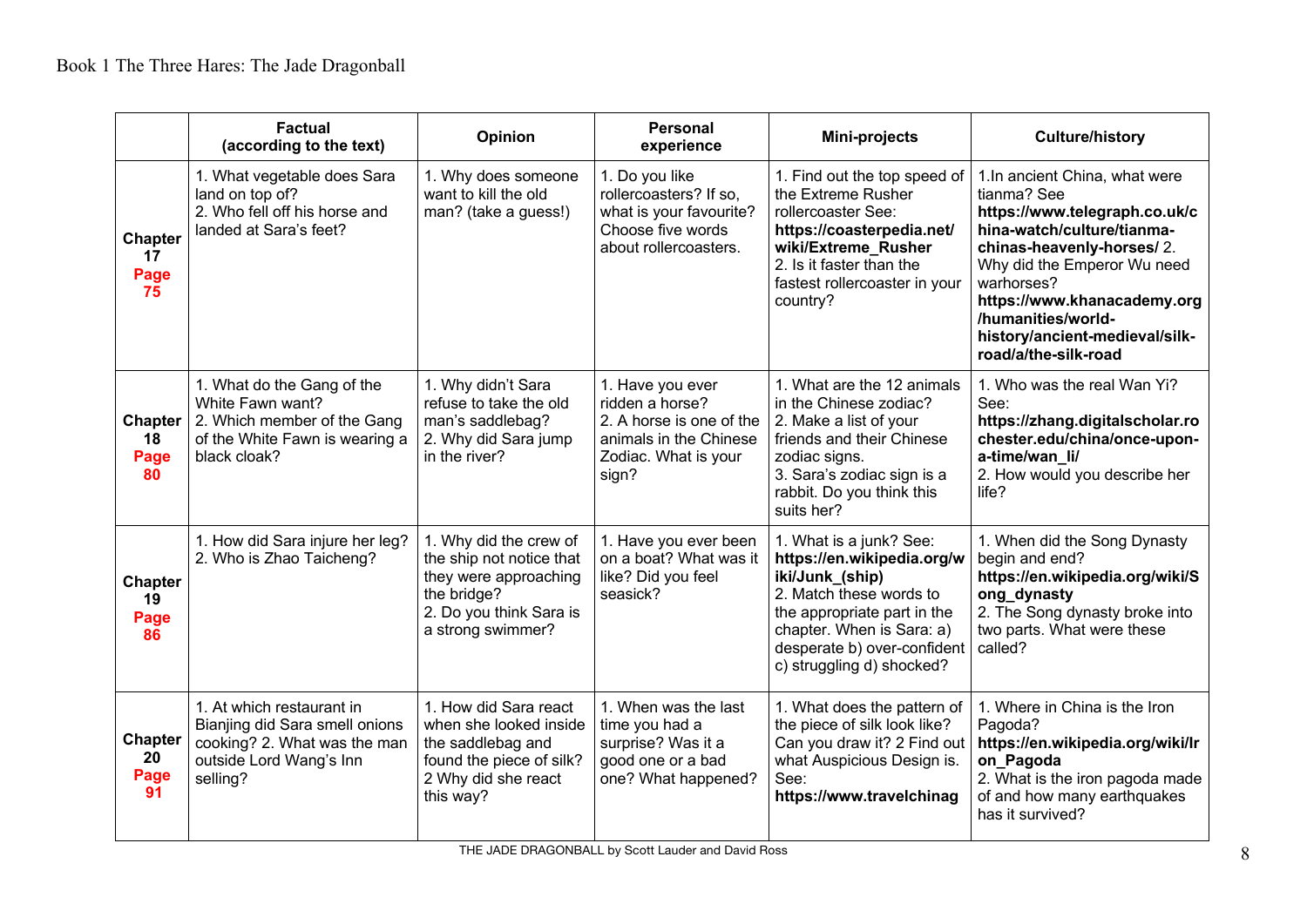|                                    | <b>Factual</b><br>(according to the text)                                                                                            | <b>Opinion</b>                                                                                                                            | <b>Personal</b><br>experience                                                                                                         | Mini-projects                                                                                                                                                                                                                                                                          | <b>Culture/history</b>                                                                                                                                                                                                                     |
|------------------------------------|--------------------------------------------------------------------------------------------------------------------------------------|-------------------------------------------------------------------------------------------------------------------------------------------|---------------------------------------------------------------------------------------------------------------------------------------|----------------------------------------------------------------------------------------------------------------------------------------------------------------------------------------------------------------------------------------------------------------------------------------|--------------------------------------------------------------------------------------------------------------------------------------------------------------------------------------------------------------------------------------------|
|                                    |                                                                                                                                      |                                                                                                                                           |                                                                                                                                       | uide.com/intro/arts/silk-<br>design.htm                                                                                                                                                                                                                                                |                                                                                                                                                                                                                                            |
| <b>Chapter</b><br>21<br>Page<br>95 | 1. What kind of business does<br>Jinan Lui have?                                                                                     | 1. Why does Sara use<br>the word 'serendipity'?<br>2. Why does Sara<br>describe Jinan Lui's<br>shop as a Chinese<br>Aladdin's cave?       | 1. What's the longest<br>journey you've ever<br>made? How did you<br>travel? How long did it<br>take? How far did you<br>go?          | 1. Choose a city along the<br>Silk Road. Give a short<br>presentation about it.<br>https://en.unesco.org/silk<br>road/silk-road-<br>themes/cities-alongside-<br>silk-roads<br>2. Make a poster with all<br>the characters in the book<br>so far on it. Give them a<br>short biography. | 1. Where does the word<br>'caravan' come from?<br>https://en.wikipedia.org/wiki/C<br>aravan (travellers) 2. How<br>long did a trip from China to<br>Imperial Rome and back again?<br>https://www.theglobalist.com/<br>a-silk-road-caravan/ |
| <b>Chapter</b><br>22<br>Page<br>97 | 1. What does Sara advise<br>Jinan Lui to do?<br>2. Does Jinan Lui know where<br>Wan Yi lives?<br>3. Who knows where Wan Yi<br>lives? | 1. Why does Jinan Lui<br>start talking about fish<br>and fishing? What does<br>it mean?<br>2. Did Jinan Lui act<br>dishonestly with Sara? | 1. Have you ever<br>bought something<br>because you saw an<br>advert for it? What did<br>you buy? How did the<br>advert persuade you? | 1. Use five adjectives to<br>describe Jinan Lui's<br>feelings during this chapter.<br>2. Imagine you have a<br>shop in Bianjing. What are<br>you selling? What will your<br>advert for it look like? 3.<br>Are adverts good or bad?<br>List their advantages and<br>disadvantages.     | 1. What was the rabbit in the<br>real advert for Jinan Lui's shop<br>holding?<br>https://youtu.be/GIXvSO39A2<br>Ε.<br>2. On what kind of metal was<br>the image for the real Jinan Lui's<br>advert engraved?                               |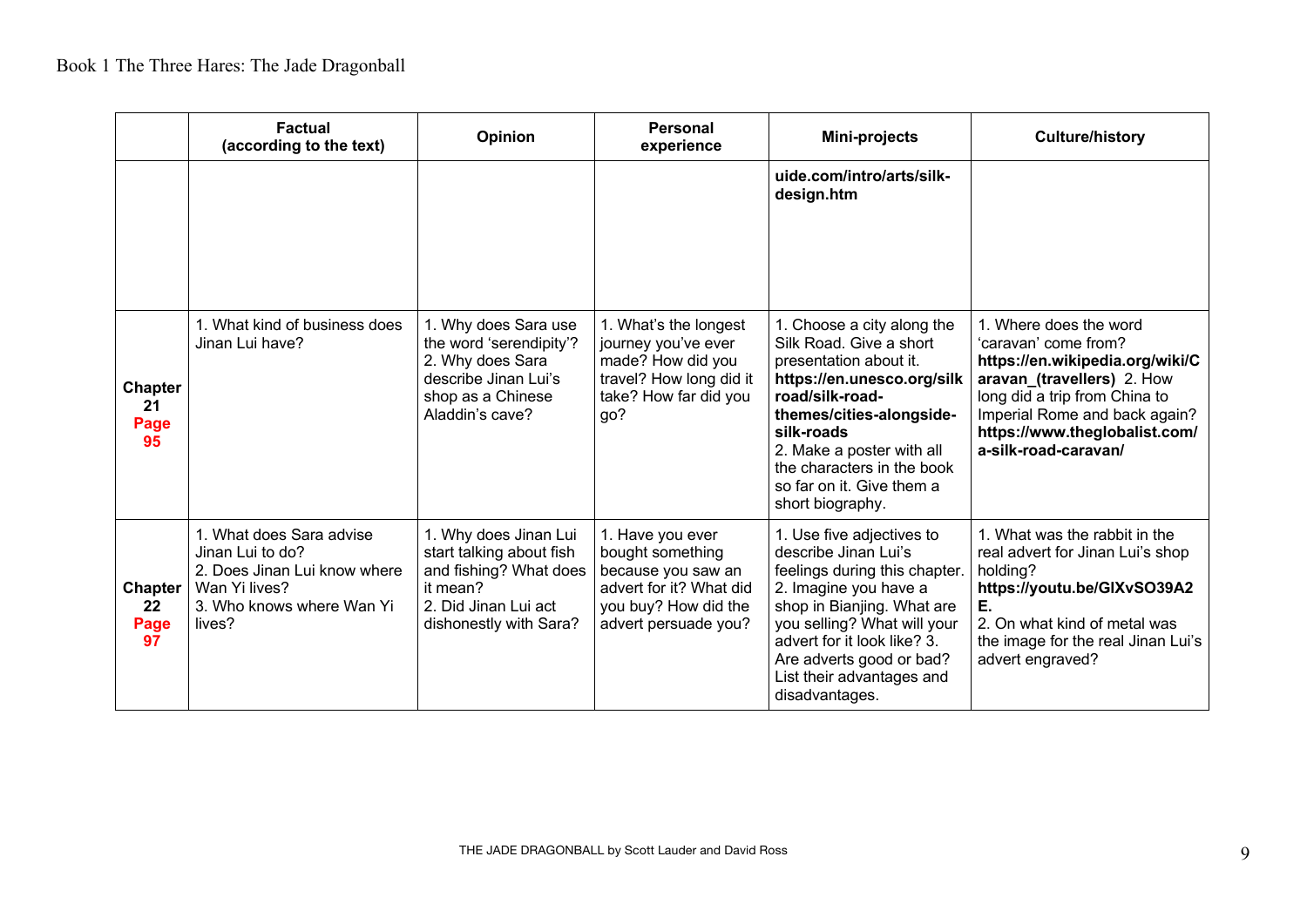|                                     | <b>Factual</b><br>(according to the text)                                                                         | <b>Opinion</b>                                                                                                                                                                                                         | <b>Personal</b><br>experience                                                                                                                                             | Mini-projects                                                                                                                                                                                                                                                   | <b>Culture/history</b>                                                                                                                                                                                                                           |
|-------------------------------------|-------------------------------------------------------------------------------------------------------------------|------------------------------------------------------------------------------------------------------------------------------------------------------------------------------------------------------------------------|---------------------------------------------------------------------------------------------------------------------------------------------------------------------------|-----------------------------------------------------------------------------------------------------------------------------------------------------------------------------------------------------------------------------------------------------------------|--------------------------------------------------------------------------------------------------------------------------------------------------------------------------------------------------------------------------------------------------|
| <b>Chapter</b><br>23<br>Page<br>102 | 1. How many copies of the<br>advert did Jinan Lui make?<br>2. What animal did Sara see<br>on Madam Zhong's door?  | 1. Why did Madam<br>Zhong say she "knew<br>the Earth's navel"?<br>2. Why did Sara think<br>about Granny Tang<br>with "a pang of guilt"?                                                                                | 1. Have you ever done<br>anything that made you<br>feel guilty?<br>2. Do you believe in<br>fortune tellers? Have<br>you ever had your<br>fortune read?                    | 1. Think about your future<br>and write a short prediction<br>for yourself. What<br>difficulties will you<br>overcome? What will you<br>achieve?<br>2. Make a poster for The<br>Jade Dragonball                                                                 | 1. Where in China are the<br>Kunlun mountains?<br>https://en.wikipedia.org/wiki/K<br>unlun Mountains<br>2. Why are the Kunlun<br>mountains important in Chinese<br>mythology?<br>https://en.wikipedia.org/wiki/K<br>unlun (mythology)            |
| <b>Chapter</b><br>24<br>Page<br>107 | 1. How much money does<br>Sara have?<br>2. Who does Madam Zhong<br>advise Sara to go to next?                     | 1. Why does Sara<br>tighten her grip on the<br>saddlebag?<br>2. Do you think Sara is<br>tempted by Madam<br>Zhong's offer to buy<br>whatever is in the<br>saddlebag?                                                   | 1. Sara refuses to sell<br>the contents of the<br>saddlebag to Madam<br>Zhong. What do you<br>have that you would<br>never sell?                                          | 1. Find the words in this<br>chapter that mean: a) 'filled<br>with shock'; b) make<br>something stronger; c)<br>goal; d) confused or<br>random e) bring together                                                                                                | 1. Watch this episode of The<br>Imperial Physician. How does<br>Tan Yunxian cure the patient's<br>facial paralysis?<br>https://youtu.be/LNu49xrBVW<br>2. When did the real Tan<br>Yunxian live?<br>https://en.wikipedia.org/wiki/T<br>an Yunxian |
| <b>Chapter</b><br>25<br>Page<br>111 | 1. Which emperor ordered<br>Confucius's bones to be<br>smashed?<br>2. What animal ran out of<br>Confucius's tomb? | 1. Why did the children<br>cheer when they heard<br>what happened to the<br>emperor in the<br>Storyteller's tale?<br>2. How does Sara know<br>that she can tell the<br>Storyteller a story that<br>he has never heard? | 1. Who is your<br>favourite character<br>from a book that you<br>have read recently?<br>2. Have you ever eaten<br>Chinese food? If so,<br>what is your favourite<br>dish? | 1. In this chapter, Sara eats<br>qingtuan See:<br>https://en.wikipedia.org/w<br>iki/Qingtuan This food is<br>usually eaten during the<br>Qingming festival. Make a<br>list of foods that are eaten<br>at special times of the year<br>- in China and elsewhere. | 1. In the Chinese story about Ye<br>Xian, her father dies of plague<br>https://en.wikipedia.org/wiki/Y<br>e_Xian and her step-mother<br>treats her badly. Which spirt<br>helps Ye Xian's?                                                        |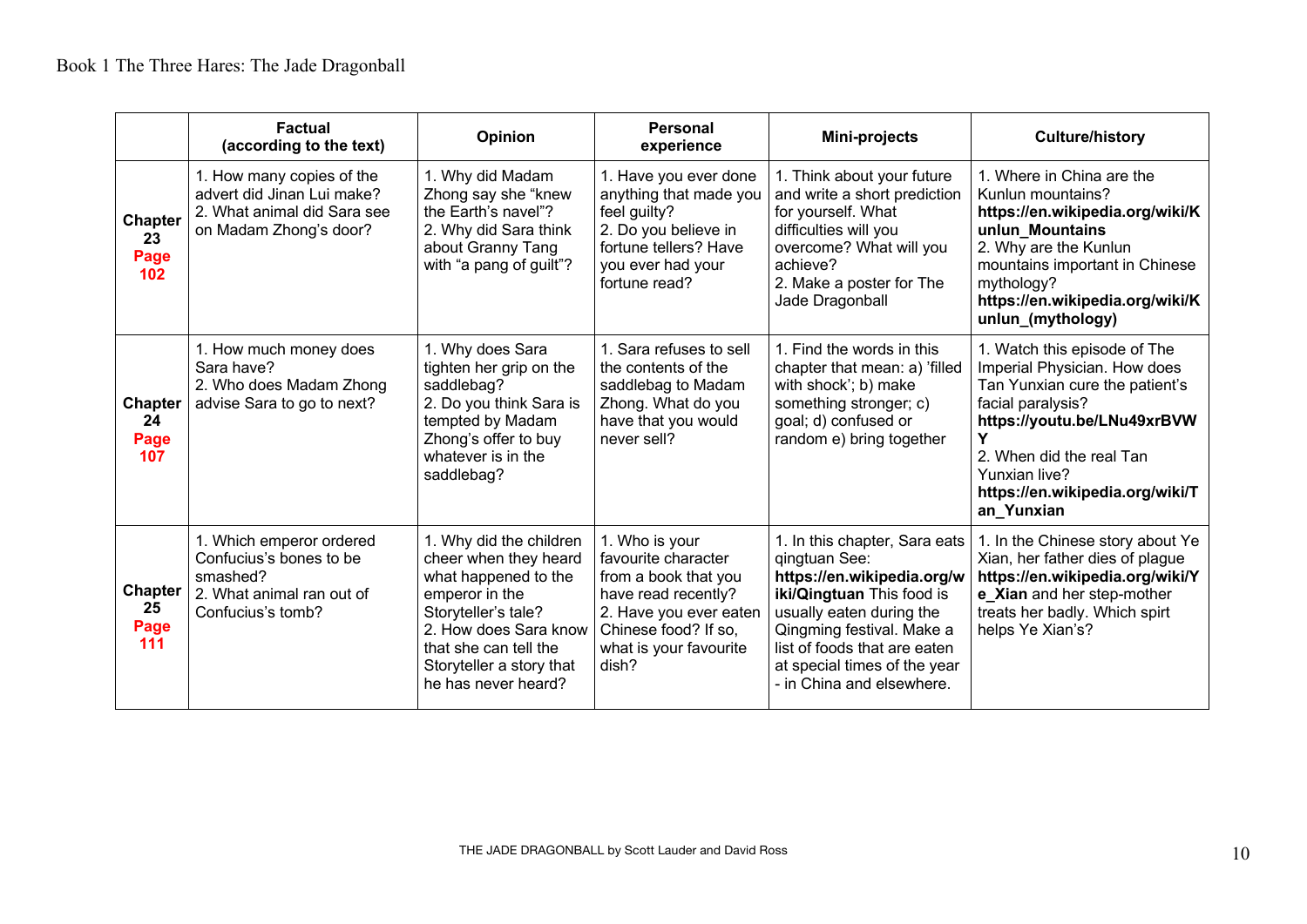|                                     | <b>Factual</b><br>(according to the text)                                                                 | Opinion                                                                                                                                                               | <b>Personal</b><br>experience                                                                                                                                                            | Mini-projects                                                                                                                                                                                                                                                                                                                     | <b>Culture/history</b>                                                                                                                                                                                                                                                           |
|-------------------------------------|-----------------------------------------------------------------------------------------------------------|-----------------------------------------------------------------------------------------------------------------------------------------------------------------------|------------------------------------------------------------------------------------------------------------------------------------------------------------------------------------------|-----------------------------------------------------------------------------------------------------------------------------------------------------------------------------------------------------------------------------------------------------------------------------------------------------------------------------------|----------------------------------------------------------------------------------------------------------------------------------------------------------------------------------------------------------------------------------------------------------------------------------|
| <b>Chapter</b><br>26<br>Page<br>117 | 1. What kind of stone was the<br>gem merchant selling?<br>2. Who saved the gem<br>merchant from death?    | 1. Why was the gem<br>merchant being<br>questioned by one of<br>the Gang of the White<br>Fawn?<br>2. Why did the seller of<br>pots and pans attack<br>the gem seller? | 1. Have you ever<br>shopped at an open-air<br>market?<br>2. Have you ever<br>tasted cardamon tea?                                                                                        | 1. Find out more about<br>sandalwood. Where does it<br>grow? Is it endangered?<br>Why has the price of<br>sandalwood oil risen<br>recently?<br>https://en.wikipedia.org/w<br>iki/Sandalwood 2. Do a<br>tasting survey. Which is<br>more popular in your class:<br>tea with or without<br>cardamon?                                | 1. Sara enters a marketplace<br>where merchants were probably<br>using abaci for counting. What<br>are abaci? How does the<br>Qingming scroll prove that<br>merchants used abaci at this<br>time?<br>http://en.chinaculture.org/clas<br>sics/2010-<br>04/20/content_383263_2.htm |
| <b>Chapter</b><br>27<br>Page<br>121 | 1. What was the scroll painting<br>of?<br>2. What was Su Song using his<br>astronomical tower to predict? | 1. Was the Doctor right<br>to be skeptical of Sara?<br>Why might he doubt<br>her?                                                                                     | 1. What home<br>remedies do you<br>know? How many<br>herbs?<br>What do you do before<br>you go to the doctor?<br>What superstitions do<br>you know that relate to<br>health and disease? | 1. Astronomy has been an<br>important science for<br>people of the earliest<br>civilizations. How has it<br>influenced our<br>understandings of time?<br>How has astronomy been a<br>key concern in designing<br>cities?<br>https://www.youtube.com<br>/watch?v=-FYvy3_egHw<br>What is the layout of your<br>home/town/city? Why? | What political role did Chinese<br>astronomers play in assisting<br>the Emperor?<br>https://www.youtube.com/wat<br>ch?v=2u-6fig8DvU                                                                                                                                              |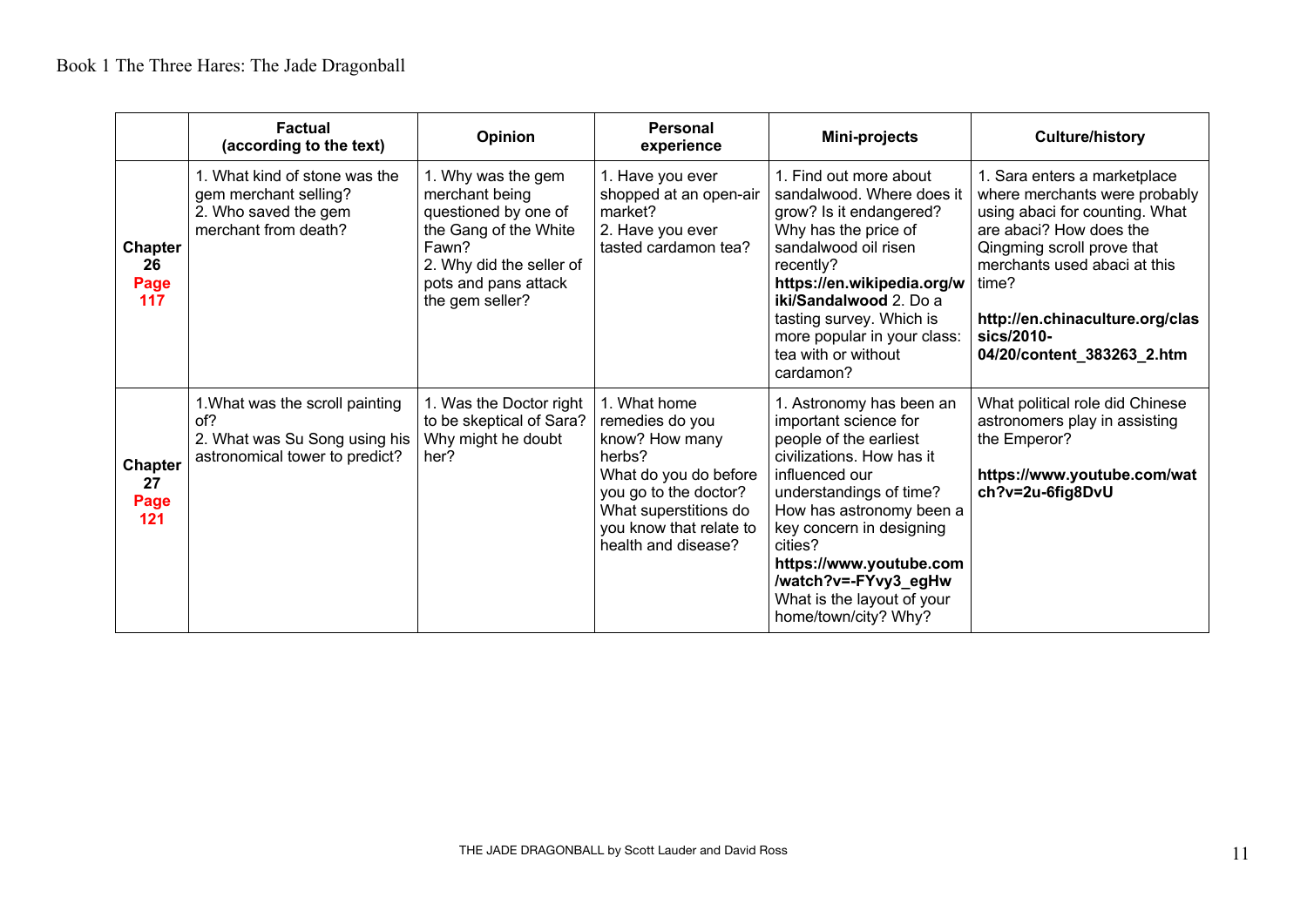|                                     | <b>Factual</b><br>(according to the text)                                                                                                                                                              | Opinion                                                                                                                                                                                                                                   | <b>Personal</b><br>experience                                                                                                                                              | Mini-projects                                                                                                                                                                                                                                                                                           | <b>Culture/history</b>                                                                                                                                                                                                                                                                                                                                                                                                                     |
|-------------------------------------|--------------------------------------------------------------------------------------------------------------------------------------------------------------------------------------------------------|-------------------------------------------------------------------------------------------------------------------------------------------------------------------------------------------------------------------------------------------|----------------------------------------------------------------------------------------------------------------------------------------------------------------------------|---------------------------------------------------------------------------------------------------------------------------------------------------------------------------------------------------------------------------------------------------------------------------------------------------------|--------------------------------------------------------------------------------------------------------------------------------------------------------------------------------------------------------------------------------------------------------------------------------------------------------------------------------------------------------------------------------------------------------------------------------------------|
| <b>Chapter</b><br>28<br>Page<br>124 | 1. What did Hsün Tzu believe<br>joined Heaven and Earth in<br>harmony, made 'the sun and<br>the moon shine, the four<br>seasons arrive, the stars and<br>constellations march and the<br>rivers flow'? | 1. How important do<br>you believe ritual to be?<br>How do people benefit<br>from repeating some of<br>the rituals you see<br>around you (e.g. saying<br>something after<br>someone sneezes,<br>how food is served.<br>how meetings end)? | 1. Have you ever<br>burned incense?<br>Where? For what<br>purpose?<br>What rituals do you<br>follow?                                                                       | 1. Make a list of you do<br>every morning. Why do you<br>do them in the same order?<br>2. Describe the different<br>events that happen at a<br>wedding. Why have these<br>events been incorporated<br>in the ritual? What<br>(symbolic) meanings do<br>they have? Why do we<br>consider them necessary? | 1. Can you identify rituals in<br>your culture? Read Body Ritual<br>Among the Nacirema by Horace<br>Miner:<br>https://www.sfu.ca/~palys/Min<br>er-1956-<br><b>BodyRitualAmongTheNacirem</b><br>a.pdf<br>https://www.youtube.com/wat<br>ch?v=EliQNuMb6F8                                                                                                                                                                                    |
| <b>Chapter</b><br>29<br>Page<br>128 | 1. How long had Mo Zei and<br>his gang been following Zhang<br>Guoloa?<br>2. How does Wan Yi respond<br>to Sara's news about the old<br>man?                                                           | 1. Would you have<br>jumped into a sedan<br>car? What else could<br>you have done?<br>2. How would you have<br>determined whether or<br>not to trust Wan Yi?                                                                              | 1. Have you ever<br>entrusted someone<br>with a big secret? Did<br>that person keep it?<br>2. Have you ever been<br>told to keep a secret?<br>Was it hard to keep?<br>Why? | 1. Sedan chairs have been<br>used across many cultures<br>under different names (e.g.<br>litter, palanquin). What do<br>these have in common?<br>How are they different?<br>https://en.wikipedia.org/w<br>iki/Litter_(vehicle)                                                                          | 1. Sedan chairs in China were<br>used for a number of reasons.<br>such as for weddings. Draw a<br>picture of a sedan chair that you<br>would like to be carried in for<br>your wedding. Here are some<br>examples to base your drawing<br>on:<br>https://www.google.com/searc<br>h?q=Chinese+sedan+chair&cl<br>ient=safari&rls=en&source=In<br>ms&tbm=isch&sa=X&ved=0ah<br>UKEwixmeSm15HkAhWCrVkK<br>HRu0DIcQ_AUIESgB&biw=11<br>41&bih=739 |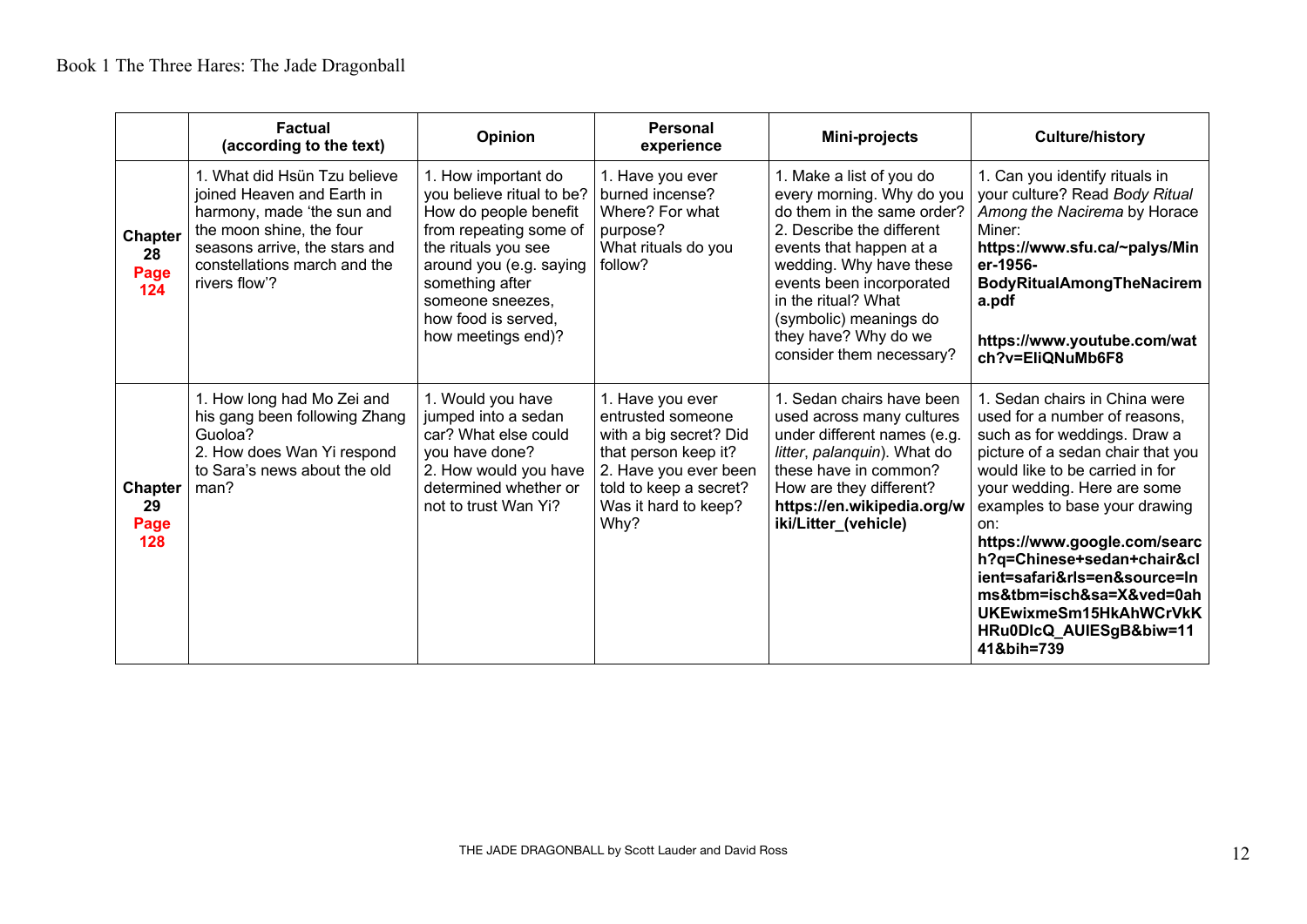|                                     | <b>Factual</b><br>(according to the text)                                                                                                                                                                                                                                               | Opinion                                                                                                                                                                                                                                                                                | <b>Personal</b><br>experience                                                                                                                                                   | Mini-projects                                                                                                                                                                                                                                                                                             | <b>Culture/history</b>                                                                                                                                                                                                                                                                                                                                              |
|-------------------------------------|-----------------------------------------------------------------------------------------------------------------------------------------------------------------------------------------------------------------------------------------------------------------------------------------|----------------------------------------------------------------------------------------------------------------------------------------------------------------------------------------------------------------------------------------------------------------------------------------|---------------------------------------------------------------------------------------------------------------------------------------------------------------------------------|-----------------------------------------------------------------------------------------------------------------------------------------------------------------------------------------------------------------------------------------------------------------------------------------------------------|---------------------------------------------------------------------------------------------------------------------------------------------------------------------------------------------------------------------------------------------------------------------------------------------------------------------------------------------------------------------|
| <b>Chapter</b><br>30<br>Page<br>133 | 1. What makes the piece of silk<br>Wan Yi holds so distinct?<br>2. When will Sara be able to<br>make use of it?                                                                                                                                                                         | 1. How do you think<br>Sara feels about what<br>Wan Yi has told her?<br>Would you ask any<br>additional questions?<br>What?                                                                                                                                                            | 1. Think of a time you<br>learned that something<br>commonplace<br>someone had was<br>actually very valuable.<br>Why are antiques so<br>special? What about<br>old comic books? | 1. Silk in China had many<br>uses. Write a one-page<br>paper on why they<br>considered it to be so<br>valuable.<br>See:<br>https://www.ancient.eu/Si<br>lk/                                                                                                                                               | 1. Watch this video to see how<br>Chinese used silkworms to<br>make silk:<br>https://www.youtube.com/wat<br>ch?time_continue=4&v=IFo3S<br>xqH2-A<br>Check out the qualities of spider<br>silk here:<br>https://www.youtube.com/wat<br>ch?v=dMN_wQ6Zyy0<br>2. What possible uses does<br>spider silk have?                                                           |
| <b>Chapter</b><br>31<br>Page<br>135 | 1. What offerings were made to<br>the ancestors at the<br>graveyard?<br>2. What is the significance of<br>the Qingming Festival?                                                                                                                                                        | 1. Why do you think<br>Sara decided to sweep<br>the grave?                                                                                                                                                                                                                             | 1. Have you ever<br>visited a graveyard?<br>Have you tended a<br>grave?<br>2. What other ways do<br>we commemorate<br>those that have come<br>before us?                        | 1. Research the origin of<br>Qingming festival and<br>discuss how the story is<br>used to show the<br>importance of respect for<br>elders.<br>https://thenanyan.com/20<br>17/04/03/tomb-sweeping-<br>day-the-story-behind-<br>qingming-festival/                                                          | 1. Many people believe that<br>belief in the afterlife is a giant<br>step in our cognitive<br>development. Why is it<br>significant that the<br>Neanderthal's buried their dead<br>with flowers?<br>https://www.smithsonianmag.<br>com/arts-culture/the-<br>skeletons-of-shanidar-cave-<br>7028477/                                                                 |
| <b>Chapter</b><br>32<br>Page<br>140 | 1. What is the Jade Rabbit?<br>What was it supposed to have<br>done?<br>2. What did shamans do?<br>3. What qualities did Sara<br>prove she had?<br>4. Who will Sara have to fight<br>next?<br>5. Which of the Eight Immortals<br>are missing?<br>6. What do the Immortals give<br>Sara? | 1. Sara thinks at first<br>that the dangers she<br>has been through are<br>meant as some kind of<br>joke. Is it funny? Are<br>the Immortals being<br>cruel?<br>2. Do you think it was<br>necessary for the<br>Immortals to test Sara?<br>3. Do you think she<br>right to be angry that | 1. Given the<br>circumstances, which<br>do you think you would<br>be curious or angry?<br>Or would you feel<br>something different?                                             | 1. Where some talk of the<br>man in the moon, Asian<br>folklore speaks of the Moon<br>Rabbit. What was the<br>significance of this creature<br>and the story behind its<br>image?<br>https://en.wikipedia.org/w<br>iki/Moon_rabbit<br>What other rabbit myths do<br>you know? Write one out in<br>detail. | 1. The Eight Immortals come<br>from all walks of life; they are<br>rich and poor, young and old, of<br>both high and low status. Map<br>out their differences and<br>compare and contrast them to<br>show how they are represent<br>the diverse people in Chinese<br>society.<br>https://www.nationsonline.org<br>/oneworld/Chinese Customs/<br>eight immortals.htm |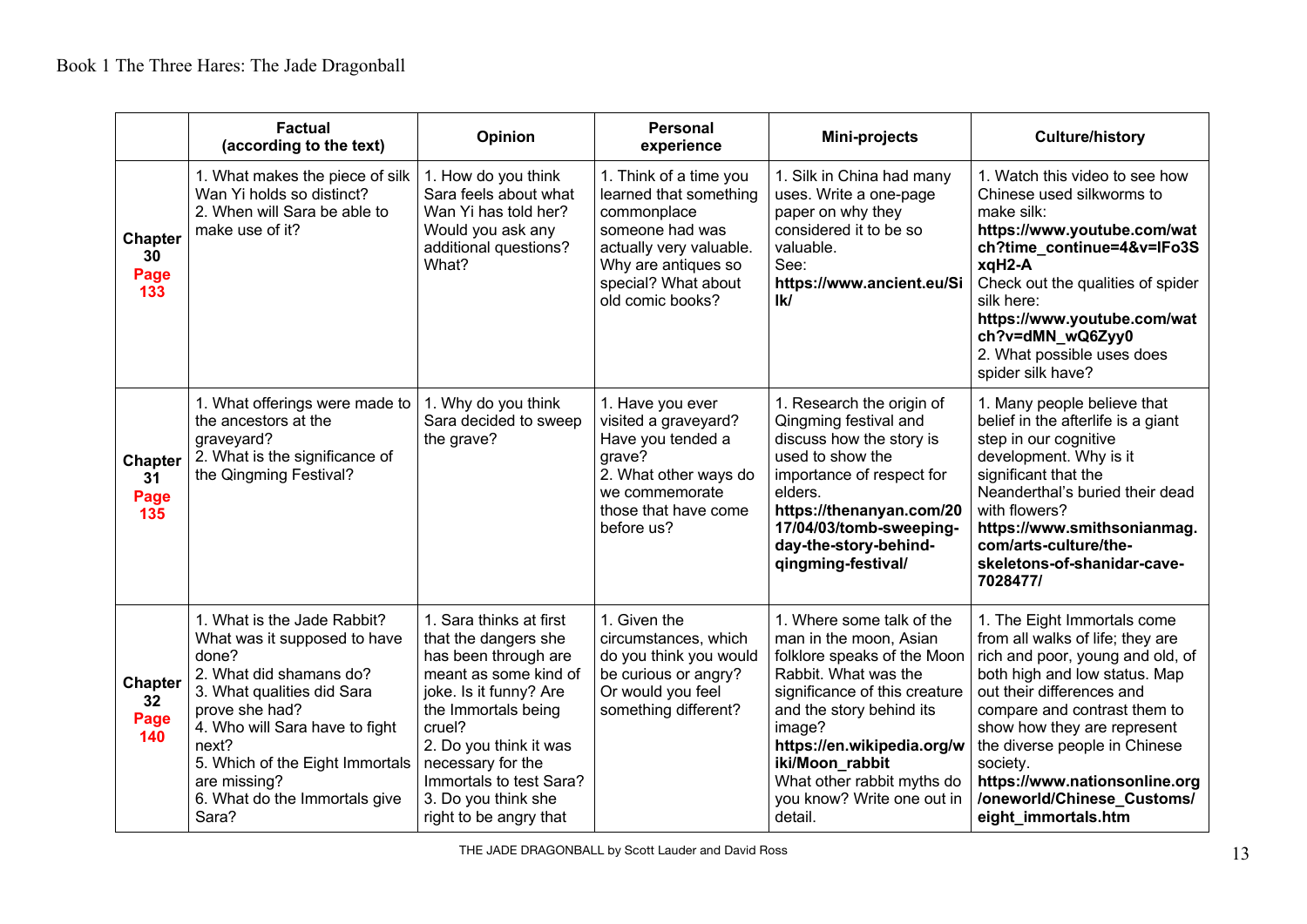|                                     | <b>Factual</b><br>(according to the text)                                                                                           | <b>Opinion</b>                                                                                                                  | <b>Personal</b><br>experience                                                                                                                                                                                                                         | Mini-projects                                                                                                                                                                                                                                                                                                       | <b>Culture/history</b>                                                                                                                                                                                                                                                                                                                                                                                                                                            |
|-------------------------------------|-------------------------------------------------------------------------------------------------------------------------------------|---------------------------------------------------------------------------------------------------------------------------------|-------------------------------------------------------------------------------------------------------------------------------------------------------------------------------------------------------------------------------------------------------|---------------------------------------------------------------------------------------------------------------------------------------------------------------------------------------------------------------------------------------------------------------------------------------------------------------------|-------------------------------------------------------------------------------------------------------------------------------------------------------------------------------------------------------------------------------------------------------------------------------------------------------------------------------------------------------------------------------------------------------------------------------------------------------------------|
|                                     |                                                                                                                                     | she wasn't asked if she<br>wanted to participate?                                                                               |                                                                                                                                                                                                                                                       | 2. Chang'e is the main<br>character in a number of<br>Chinese legends. Read<br>about how she is<br>connected both to the<br>moon and the elixir of life<br>here:<br>https://en.wikipedia.org/w<br>iki/Chang%27e                                                                                                     | 2. Images of the Eight Immortals<br>are found everywhere in China.<br>They are thought to bring<br>prosperity. Discover how they<br>are a part of Taoist philosophy<br>here:<br>https://www.newworldencyclo<br>pedia.org/entry/Ba_Xian<br>How do their legends offer hope<br>to those in need?                                                                                                                                                                    |
| <b>Chapter</b><br>33<br>Page<br>144 | 1. How long has Sara been<br>'away'?<br>2. Why does she have a lump<br>on her forehead?<br>3. What does she have in her<br>pockets? | 1. Why didn't Sara<br>immediately tell<br>everyone about her<br>travel inside the scroll?<br>Would you have? Why<br>or why not? | 1. When Sara returns<br>to the museum, she<br>wonders whether or<br>not she has been<br>dreaming. Do you<br>remember your<br>dreams? Have you<br>ever had a dream that<br>seemed so real that<br>you weren't sure?<br>Share a dream with a<br>friend. | 1. Lucid dreaming is a<br>dream in which you know<br>you are dreaming. Read<br>about it here:<br>https://www.medicalnews<br>today.com/articles/32307<br>7.php#10<br>2. Start keeping a dream<br>journal. Using the<br>techniques described, see<br>if you can begin lucid<br>dreaming. Have your<br>dreams changed? | 1. A Taoist philosopher named<br>Zhuangzi, who lived around the<br>year 300 BCE, wrote that he<br>dreamed he was a butterfly.<br>When he awoke, he wondered if<br>the butterfly were real, and it<br>were dreaming of being<br>Zhuangzi. Check out other<br>Chinese dream interpretations<br>here:<br>http://wenhousecrafts.com/dr<br>eams/dreamingofdukezhou.ht<br>m<br>Would you interpret your dream<br>the same way? How would your<br>interpretation differ? |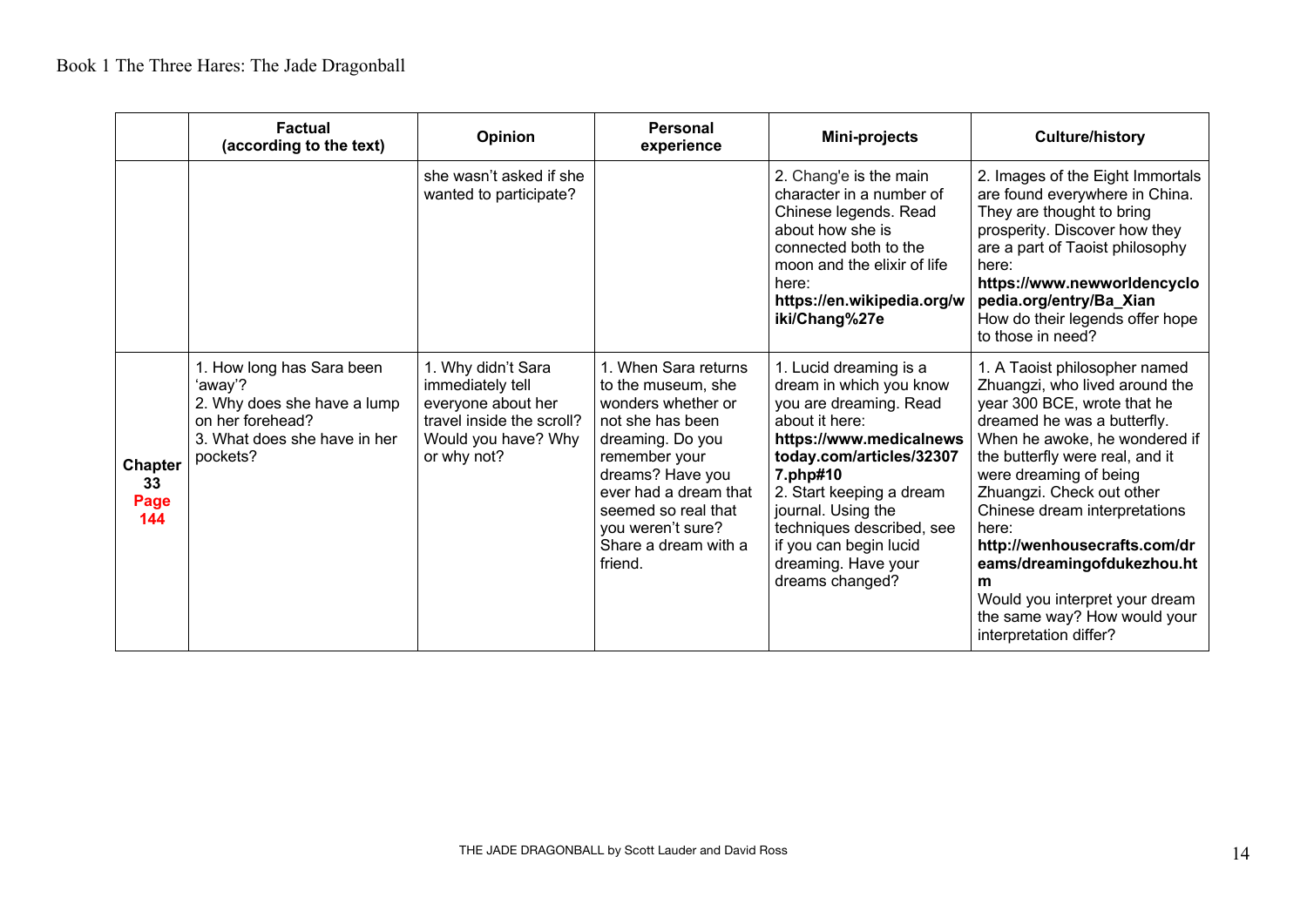|                                                      | <b>Factual</b><br>(according to the text)                                                                                                                                                                                              | Opinion                                                                                                                                                                                      | <b>Personal</b><br>experience                                                                                                                                                                                                                              | Mini-projects                                                                                                                                                                                                                                                           | <b>Culture/history</b>                                                                                                                                                                                                                                                                                                      |
|------------------------------------------------------|----------------------------------------------------------------------------------------------------------------------------------------------------------------------------------------------------------------------------------------|----------------------------------------------------------------------------------------------------------------------------------------------------------------------------------------------|------------------------------------------------------------------------------------------------------------------------------------------------------------------------------------------------------------------------------------------------------------|-------------------------------------------------------------------------------------------------------------------------------------------------------------------------------------------------------------------------------------------------------------------------|-----------------------------------------------------------------------------------------------------------------------------------------------------------------------------------------------------------------------------------------------------------------------------------------------------------------------------|
| <b>PART 5</b><br><b>Chapter</b><br>34<br>Page<br>154 | 1. Where is Shan Wu when he<br>awakens?<br>2. How is Shan Wu able to visit<br>Tian Lan?                                                                                                                                                | 1. What motivated<br>Shan Wu to leave Tian<br>Lan? Do you think he<br>was right to do so?<br>What would you have<br>done?                                                                    | 1. What does it mean<br>to be 'independent'?<br>Are you? How do you<br>rely upon others? How<br>do they rely upon you?                                                                                                                                     | 1. Camels were arguably<br>even more important than<br>horses as a means of<br>transportation on the Silk<br>Road. Write 500 words to<br>argue which animal you<br>believe had more impact.<br>http://factsanddetails.co<br>m/china/cat2/sub90/item1<br><b>104.html</b> | 1. The Taklamakan Desert (also<br>known as "Place of No Return")<br>greatly affected communication<br>and travel along the Silk Road.<br>Research its geographic<br>location and why it was named<br>so here:<br>https://en.wikipedia.org/wiki/T<br>aklamakan Desert                                                        |
| <b>Chapter</b><br>35<br>Page<br>158                  | 1. What does Shan Wu recall<br>of his village?<br>2. Where does he visit Tian<br>Lan?<br>3. What does Shan Wu decide<br>after Tian Lan's death?                                                                                        | 1. Why is Shan Wu<br>unable to follow Tian<br>Lan's guidance?                                                                                                                                | 1. Would you have left<br>Tian Lan without<br>saying anything? What<br>would you have said to<br>him if you thought it<br>was the last time you<br>would see him?                                                                                          | 1. Despite its name, the<br>Silk Road is now thought to<br>have been made up of<br>three different main routes<br>and one by sea. Using a<br>map, trace the caravan<br>routes. Which countries did<br>they pass through?<br>https://en.wikipedia.org/w<br>iki/Silk Road | 1. As much as they led to the<br>exchange of goods, the Silk<br>Road(s) facilitated the<br>transmission of ideas and<br>religions.<br>https://asiasociety.org/educati<br>on/silk-road                                                                                                                                       |
| <b>Chapter</b><br>36<br>Page<br>162                  | 1. Why does Shan Wu need<br>Ahmed's money when they first<br>arrive at the bazaar?<br>2. Why do they continue to<br>come back to the bazaar?<br>3. What does Shan Wu call<br>himself when speaking to<br>people who seek his services? | 1. How do you feel<br>about Shan Wu's use<br>of his powers? What<br>could he have done<br>with it instead?<br>2. What do you think<br>Shan Wu means when<br>he says, 'I am the<br>hegemon.'? | 1. What is a<br>caravanserai? What is<br>near you that is<br>similar? Have you ever<br>stayed at one?<br>2. How would your life<br>change if you were<br>suddenly able to read<br>other people's minds?<br>Would you consider it a<br>blessing or a curse? | 1. Khotan was an important<br>city on the Silk Road.<br>Describe three things<br>Khotan was known for.<br>https://www.thoughtco.c<br>om/khotan-xingjiang-<br>uygur-autonomous-<br>region-171478                                                                         | 1. Due to the way it helped link<br>cultures, the Silk Road has been<br>compared to the internet. Do<br>you think this comparison is<br>accurate? Why? How does the<br>internet facilitate the<br>transmission of goods and<br>ideas?<br>https://smallbiztrends.com/20<br>17/07/impact-the-internet-has-<br>on-society.html |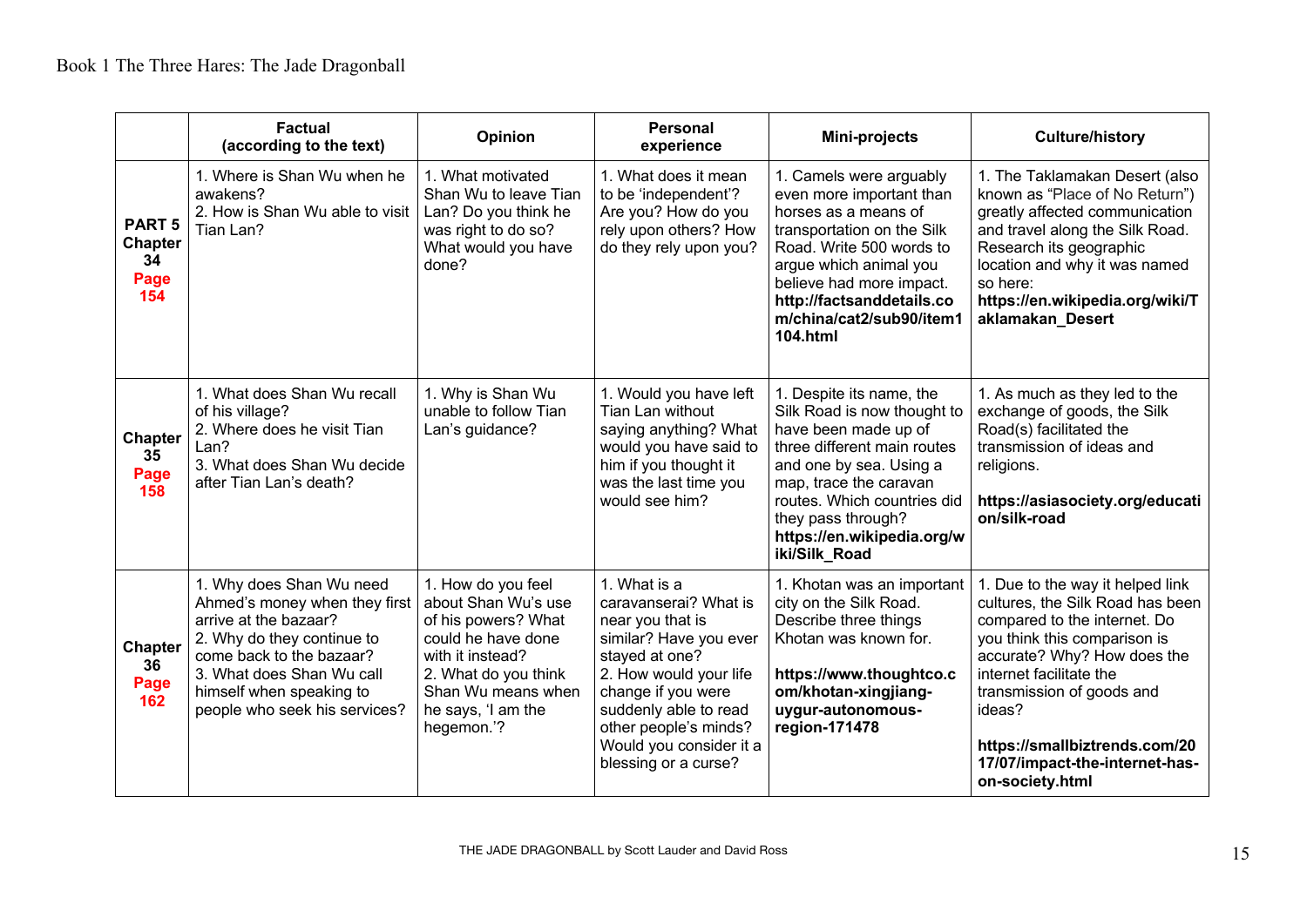|                                     | <b>Factual</b><br>(according to the text)                                                                                                                                                                                      | Opinion                                                                                                                                                                                                                     | <b>Personal</b><br>experience                                                                                                                                                                  | Mini-projects                                                                                                                                                                                                                                                                                                                                | <b>Culture/history</b>                                                                                                                                                                                                                                                                                    |
|-------------------------------------|--------------------------------------------------------------------------------------------------------------------------------------------------------------------------------------------------------------------------------|-----------------------------------------------------------------------------------------------------------------------------------------------------------------------------------------------------------------------------|------------------------------------------------------------------------------------------------------------------------------------------------------------------------------------------------|----------------------------------------------------------------------------------------------------------------------------------------------------------------------------------------------------------------------------------------------------------------------------------------------------------------------------------------------|-----------------------------------------------------------------------------------------------------------------------------------------------------------------------------------------------------------------------------------------------------------------------------------------------------------|
| <b>Chapter</b><br>37<br>Page<br>169 | 1. How does Shan Wu<br>recognize the beggar?<br>2. What does Shan Wu learn<br>from Gong Wei about his<br>brother Shan Tuo?<br>3. How does Shan Wu hope to<br>get in touch with his brother?                                    | 1. What is the tone of<br>the meeting between<br>Shan Wu and Gong<br>Wei? What do you<br>learn of Shan Wu's<br>character from how he<br>talks to the beggar?                                                                | 1. Have you ever<br>visited a friend or place<br>after a long absence?<br>Did they look the<br>same? Different?<br>Both? How did you<br>feel?                                                  | 1. Cities are dynamic,<br>bustling places that excite<br>every sense. Read up on<br>sensory walks here:<br>http://sensorythinktank.c<br>om/sensory-<br>education/sensory-walks/<br>to discover how to activate<br>vour senses.<br>2. Take a sensory walk in<br>your own city or town and<br>write a page describing<br>what you experienced. | 1. Bazaars have a long history.<br>Read about them here:<br>https://en.wikipedia.org/wiki/B<br>azaar<br>Are there any bazaars near<br>where you are? If there aren't,<br>what places do you have that<br>are similar? How have these<br>markets changed over time?                                        |
| <b>Chapter</b><br>38<br>Page<br>173 | 1. What, even more than his<br>wealth, makes Ochlik<br>distinctive?<br>2. What happened to Ahmed?<br>3. What test does Ochlik set<br>Shan Wu?<br>4. What is it that Ochlik seeks,<br>that he is willing to pay so<br>much for? | 1. Does Ochlik give any<br>proof of being<br>trustworthy? Do you<br>think Shan Wu is right<br>to trust him? Why does<br>Shan Wu listen to his<br>offer?<br>2. How does Mem's<br>presence make this<br>offer more dangerous? | 1. Have you heard<br>Middle Eastern music?<br>Where?<br>2. What do you know<br>about belly dancing?                                                                                            | 1. The music of the Middle<br>East is very varied and has<br>a long history. Listen to<br>some samples and use a<br>Venn diagram to compare<br>it to music you listen to.<br>https://www.youtube.com<br>/playlist?list=PLotNezYax<br>OuArlb5ETCRGLtbeFmQ<br>cBX8R                                                                            | 1. What are some of the genres<br>of music found in the Middle<br>East? Which instruments are<br>commonly used?<br>https://en.wikipedia.org/wiki/M<br>iddle Eastern music                                                                                                                                 |
| <b>Chapter</b><br>39<br>Page<br>179 | 1. What is surprising about the<br>Neijing Tu?<br>2. Why does Shan Wu agree to<br>Ochlik's terms? What does he<br>hope to gain?                                                                                                | 1. Do you think Shan<br>Wu made a good<br>bargain? Would you<br>have refused? Would<br>you have asked for<br>anything different?<br>Why?                                                                                    | 1. Think about a time<br>that you bargained with<br>someone. Were both of<br>you trying to make it<br>fair so that you both<br>came out winners?<br>What kinds of<br>compromises were<br>made? | 1. The Neijing Tu is a<br>Taoist text that maps the<br>inner world with the outer.<br>Here is a modern version:<br>http://www.rgm.hu/downl<br>oad/NeiJingTu.pdf<br>Compare this with our<br>modern mapping of the<br>homunculus:<br>https://www.ebmconsult.<br>com/articles/homunculus<br>-sensory-motor-cortex                              | 1. People have been seeking<br>immortality in many forms for<br>centuries.<br>https://www.seeker.com/seeki<br>ng-immortality-so-have-<br>others-1767387860.html<br>Explore Chinese approaches to<br>the elixir of life here:<br>https://en.wikipedia.org/wiki/C<br>hinese_alchemical_elixir_pois<br>oning |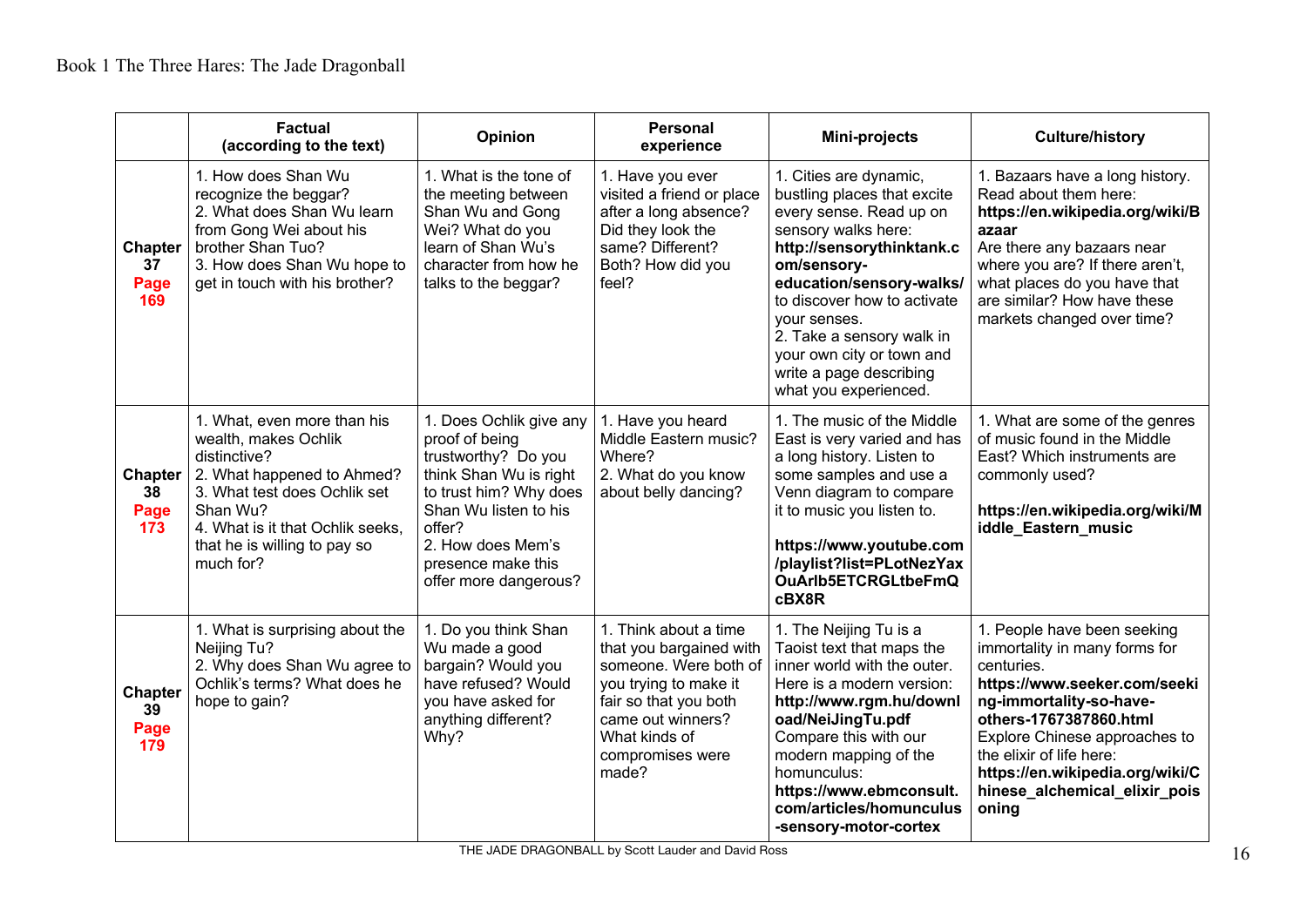|                                     | Factual<br>(according to the text)                                                                                                  | Opinion                                                                                                                                                                                                                   | Personal<br>experience                                                                                                                                                                     | Mini-projects                                                                                                                                                                                                                            | <b>Culture/history</b>                                                                                                                                                                                                                                                                                                                                         |
|-------------------------------------|-------------------------------------------------------------------------------------------------------------------------------------|---------------------------------------------------------------------------------------------------------------------------------------------------------------------------------------------------------------------------|--------------------------------------------------------------------------------------------------------------------------------------------------------------------------------------------|------------------------------------------------------------------------------------------------------------------------------------------------------------------------------------------------------------------------------------------|----------------------------------------------------------------------------------------------------------------------------------------------------------------------------------------------------------------------------------------------------------------------------------------------------------------------------------------------------------------|
|                                     |                                                                                                                                     |                                                                                                                                                                                                                           |                                                                                                                                                                                            | What do these images<br>represent?                                                                                                                                                                                                       |                                                                                                                                                                                                                                                                                                                                                                |
| <b>Chapter</b><br>40<br>Page<br>183 | 1. What is above the main<br>entrance? What does it look<br>like?<br>2. What are shi?<br>3. Why does Shan Wu take off<br>his shoes? | 1. Do you think Shan<br>Wu has reasons to be<br>afraid? Of what?<br>2. As righteous as<br>Shan Wu believes<br>himself, he is now<br>acting as a thief. Do<br>you think his actions<br>are justifiable? Why or<br>why not? | 1. Have you ever<br>wished you could live<br>in a palace? What<br>would it look like? How<br>large would it be? Who<br>else would live there?<br>What would you do<br>with all that space? | 1. Using the text, draw a<br>picture of the Jade Palace.<br>2. Make a list of why the<br>shape and positions of<br>palace buildings were<br>important<br>https://www.chinahighlig<br>hts.com/beijing/forbidden<br>-city/architecture.htm | 1. Dragons are present in many<br>mythologies throughout the<br>world.<br>https://en.wikipedia.org/wiki/D<br>ragon<br>Chinese dragons have rich<br>symbolic meanings.<br>https://www.topchinatravel.co<br>m/china-guide/chinese-<br>dragons-history.htm<br>Compare and contrast ways in<br>which dragons are thought of<br>in China with dragons of<br>Europe. |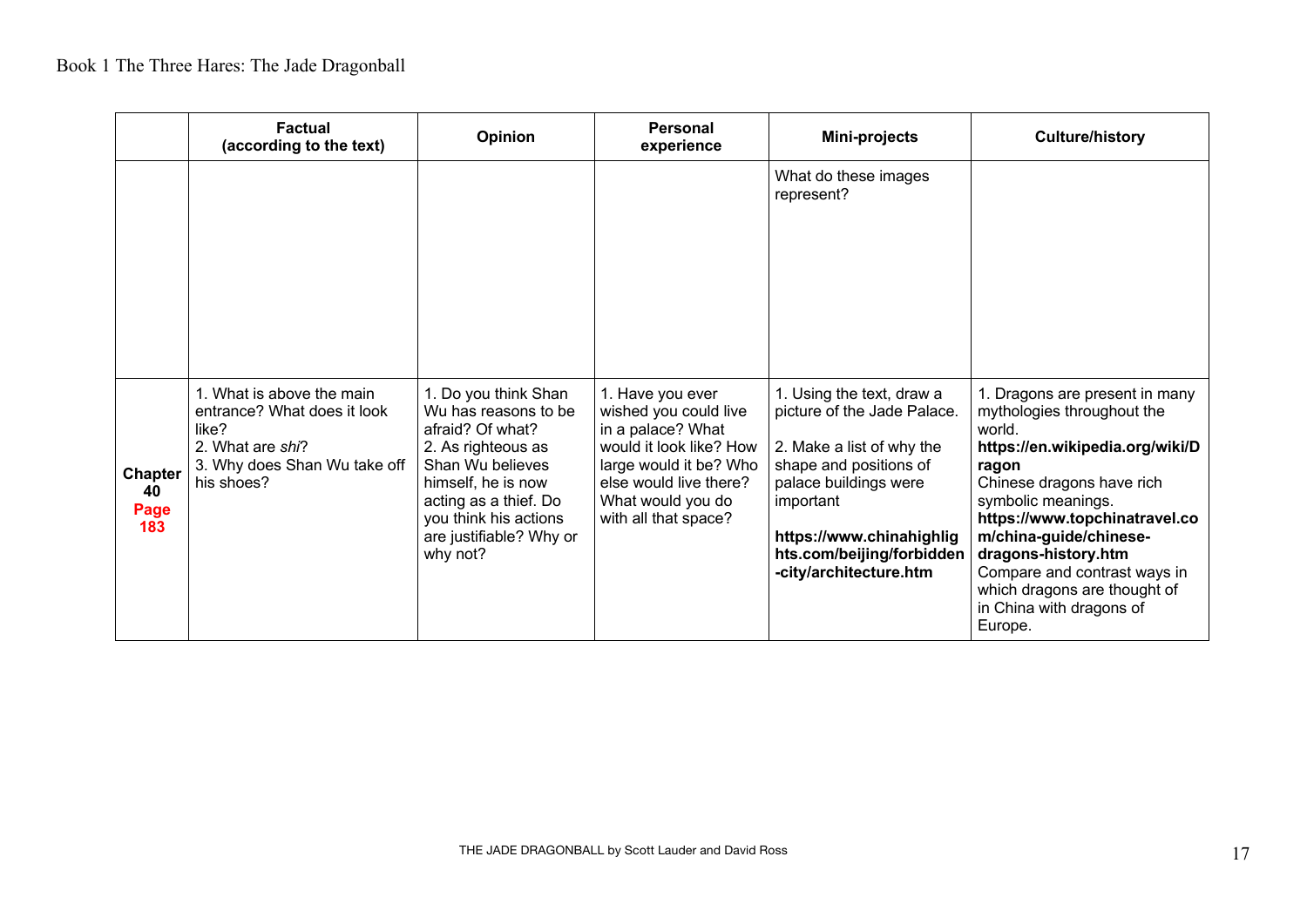|                                                          | <b>Factual</b><br>(according to the text)                                                                                                                                                                                             | Opinion                                                                                                                                                                                         | <b>Personal</b><br>experience                                                                                                                                                        | Mini-projects                                                                                                                                                                                                                                                                                                                                                                                   | <b>Culture/history</b>                                                                                                                                                                                                                                                                                                                           |
|----------------------------------------------------------|---------------------------------------------------------------------------------------------------------------------------------------------------------------------------------------------------------------------------------------|-------------------------------------------------------------------------------------------------------------------------------------------------------------------------------------------------|--------------------------------------------------------------------------------------------------------------------------------------------------------------------------------------|-------------------------------------------------------------------------------------------------------------------------------------------------------------------------------------------------------------------------------------------------------------------------------------------------------------------------------------------------------------------------------------------------|--------------------------------------------------------------------------------------------------------------------------------------------------------------------------------------------------------------------------------------------------------------------------------------------------------------------------------------------------|
| <b>Chapter</b><br>41<br>Page<br>186                      | 1. What does the water in the<br>basin taste like? What are its<br>effects?<br>2. What does Li Tieguai carry?<br>How about Han Xiang Zi?<br>3. How many Immortals does<br>Shan Wu encounter?<br>4. What happens to the Neijing<br>Tu? | 1. What motivates<br>Shan Wu to battle the<br>Eight Immortals?<br>2. Do you feel their<br>sentence upon him was<br>too harsh? Too lenient?<br>What would you have<br>done to punish Shan<br>Wu? | 1. Do you know any<br>stories of people who<br>have stolen things?<br>Why did they do it?<br>How did they feel<br>afterwards?<br>Why doesn't Shan Wu<br>listen to his<br>conscience? | 1. The Eight Immortals<br>have been very popular<br>amongst the Chinese for<br>almost a thousand years.<br>Using the sites below,<br>create a chart that shows<br>their names and attributes<br>https://en.wikipedia.org/w<br>iki/Eight Immortals<br>https://www.nationsonlin<br>e.org/oneworld/Chinese<br>Customs/eight_immortal<br>s.htm                                                      | 1. Prior to the 1970's the Eight<br>Immortals was sometimes<br>translated as the Eight Genies<br>(also spelled as djinns, or jinns).<br>Do you think they are similar to<br>genies? How so? Use the<br>information about genies here to<br>support your points:<br>https://en.wikipedia.org/wiki/Ji<br>nn                                        |
| PART <sub>6</sub><br><b>Chapter</b><br>42<br>Page<br>194 | 1. About how many miles long<br>is the Silk Road?<br>2. What is the name of the<br>highest mountain in the United<br>Kingdom?                                                                                                         | 1. Does Sara appear to<br>be eager to climb the<br>Ben? What do you<br>think she would like to<br>be doing?                                                                                     | 1. Do you feel like you<br>belong to a clan? Who<br>are its members?<br>When do you gather<br>together with your kin?                                                                | 1. One traditional element<br>of Scottish culture is the<br>importance of clans,<br>especially as it is<br>represented in heraldry.<br>https://en.wikipedia.org/w<br>iki/Scottish clan<br>Once you have looked at<br>examples here,<br>https://en.wikipedia.org/w<br>iki/Heraldic_clan<br>design your own coat of<br>arms. What objects or<br>animals will you use to<br>represent your family? | 1. Scotland is home to the<br>remains of a beautiful Neolithic<br>settlement, Skara Brae on the<br>Orkney Islands. Check out this<br>ancient site here:<br>https://en.wikipedia.org/wiki/S<br>kara Brae<br>Read here about how Scottish<br>culture developed in the Scottish<br>Highlands:<br>https://www.scotlandinfo.eu/s<br>cottish-highlands |
| <b>Chapter</b><br>43<br>Page<br>198                      | 1. What does Mrs Morton call<br>Ben Nevis?<br>2. What does Mrs Morton say<br>Sara needs to give to The<br>Ben?<br>3. What is the Word of the<br>Day? What does it mean?                                                               | 1. Predict what you<br>think 'sacrifice' means<br>in this chapter.                                                                                                                              | 1. Think of a time<br>where you agreed to<br>do something that<br>turned out to be larger<br>than you thought. Did it<br>turn out to be a good<br>choice? Why or why<br>not?         | 1. Sacrifice is an important<br>concept that has deep<br>roots in many religions in<br>the world.<br>https://en.wikipedia.org/w<br>iki/Sacrifice<br>We also make sacrifices in<br>our daily lives. Write a one-                                                                                                                                                                                 | 1. Human sacrifice has played a<br>part in the burial of pharaohs<br>and emperors Egypt and China,<br>as well as in other cultures.<br>Read about the terracotta<br>warriors here:<br>https://www.artsy.net/article/a<br>rtsy-editorial-chinas-first-                                                                                            |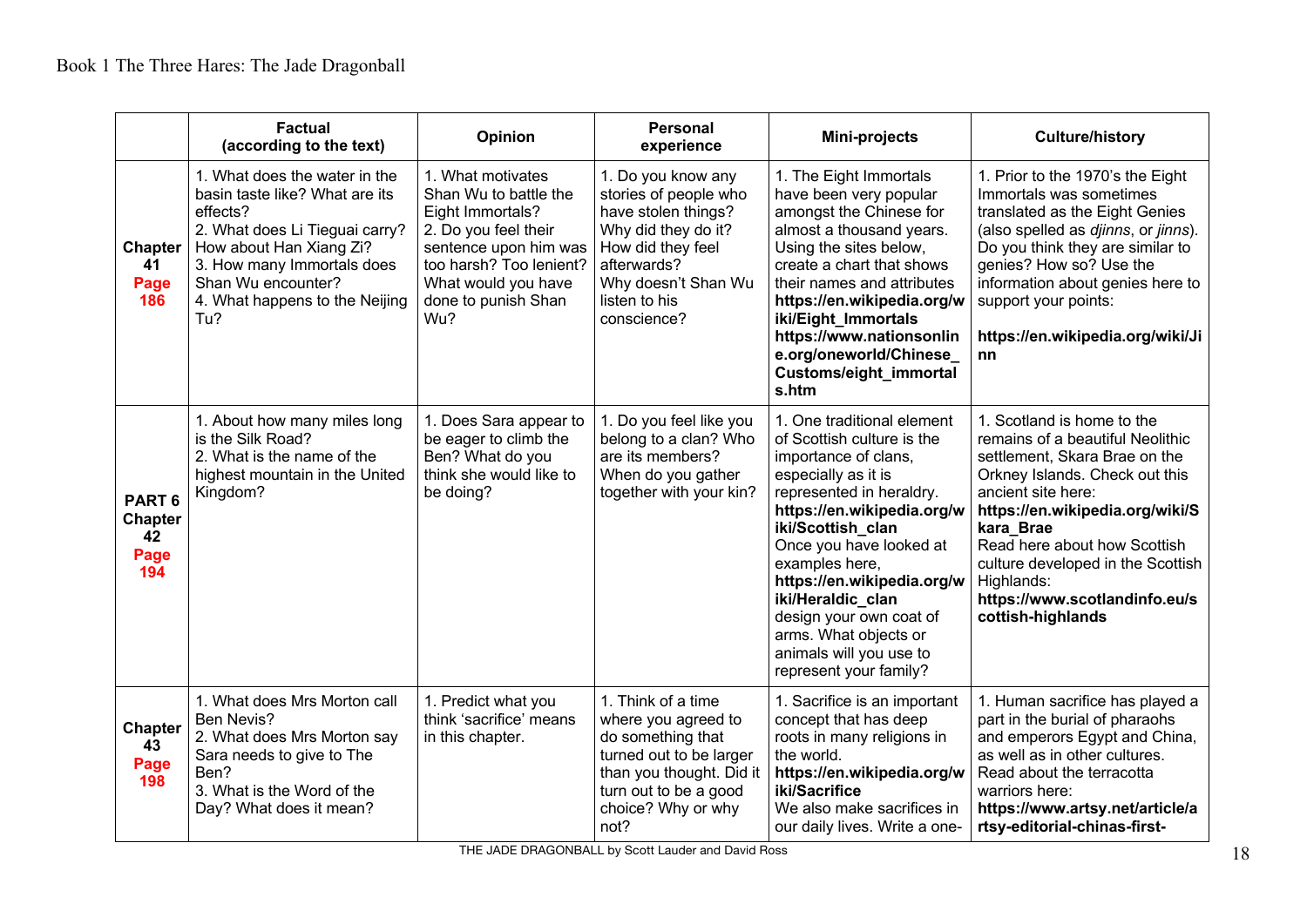|                                     | <b>Factual</b><br>(according to the text)                                                                                                                                                                                                           | <b>Opinion</b>                                                                                                                      | <b>Personal</b><br>experience                                                                                                                                                                                                                                                                             | Mini-projects                                                                                                                                                                                                                                                                                                            | <b>Culture/history</b>                                                                                                                                                                                                                                                |
|-------------------------------------|-----------------------------------------------------------------------------------------------------------------------------------------------------------------------------------------------------------------------------------------------------|-------------------------------------------------------------------------------------------------------------------------------------|-----------------------------------------------------------------------------------------------------------------------------------------------------------------------------------------------------------------------------------------------------------------------------------------------------------|--------------------------------------------------------------------------------------------------------------------------------------------------------------------------------------------------------------------------------------------------------------------------------------------------------------------------|-----------------------------------------------------------------------------------------------------------------------------------------------------------------------------------------------------------------------------------------------------------------------|
|                                     |                                                                                                                                                                                                                                                     |                                                                                                                                     |                                                                                                                                                                                                                                                                                                           | paper on what you or<br>others you know sacrifice<br>(your time, effort) to assist<br>others.                                                                                                                                                                                                                            | emperor-built-buried-7-000-<br>strong-terracotta-army<br>Why was this practice followed?                                                                                                                                                                              |
| <b>Chapter</b><br>44<br>Page<br>202 | 1. Where is the Halfway<br>Lochan and how high is it?<br>2. How easy does Sara find the<br>climb to be?<br>3. Why does Sara start thinking<br>about her clarinet practice?<br>4. Who is the Lindow Man and<br>why do people think he was<br>killed? | 1. How do you think the<br>story of how the Lindow<br>Man was treated<br>makes Sara feel? What<br>tone does it set for her<br>trip? | 1. When have you had<br>to really push yourself<br>to achieve something<br>you started? Why was<br>it so hard? Were you<br>able to achieve what<br>you set out to do?<br>Even if you weren't, are<br>you glad you made the<br>effort? What advice<br>would you give<br>someone facing a big<br>challenge? | 1. Have you ever gone<br>mountaineering? Ever<br>wanted to?<br>What gear did you/would<br>you bring?<br>Check this out:<br>https://www.rei.com/learn<br>/expert-<br>advice/mountaineering-<br>summit-adventures.html<br>Make a list of all the items<br>you would pack for a 2-day<br>trip.                              | 1. Bog bodies have been found<br>in different countries in Northern<br>Europe. What can we infer<br>about their lifestyles from their<br>remains? Check out Denmark's<br>Tollund Man:<br>http://www.museumsilkeborg.<br>dk/welcome-to-the-story-<br>about-tollund-man |
| <b>Chapter</b><br>45<br>Page<br>207 | 1. What is at the summit of Ben<br>Nevis?<br>2. What is a cairn?<br>3. Why does Sara draw close<br>to the brink of the cliff?                                                                                                                       | 1. Do you think Sara's<br>father responded<br>appropriately? Was he<br>right to be furious with<br>her?                             | 1. Have you ever gone<br>mountaineering? Ever<br>wanted to?<br>What do you need to<br>know to climb safely?<br>What advice would you<br>give a climber?                                                                                                                                                   | 1. How are mountains<br>formed?<br>https://www.universetoda<br>y.com/29833/how-<br>mountains-are-formed/<br>2. Make a list of the top<br>seven summits in the<br>world.<br>https://en.wikipedia.org/w<br>iki/Seven_Summits<br>How does Ben Nevis<br>compare with other peaks?<br>Why do you suppose this is<br>the case? | 1. Mountain tops have long<br>been regarded as spiritual<br>places. Why do you suppose<br>this is so? What do mountains<br>symbolize?<br>http://guxiong.ca/en/reviews/t<br>he-symbol-of-the-mountains/                                                                |
| <b>Chapter</b><br>46<br>Page<br>210 | 1. What do you think a 'smirr'<br>is?                                                                                                                                                                                                               | 1. Do you think it was<br>easy for Sara to admit<br>that she lied to avoid<br>going to Granny                                       | 1. It's sometimes hard<br>to admit we've made a<br>mistake, especially if<br>we've been deceitful.                                                                                                                                                                                                        | 1. You might not be aware<br>of how much of a role<br>mountains play in directing<br>weather patterns. Read                                                                                                                                                                                                              | 1. Did you know that there are<br>different names for different<br>kinds of winds?                                                                                                                                                                                    |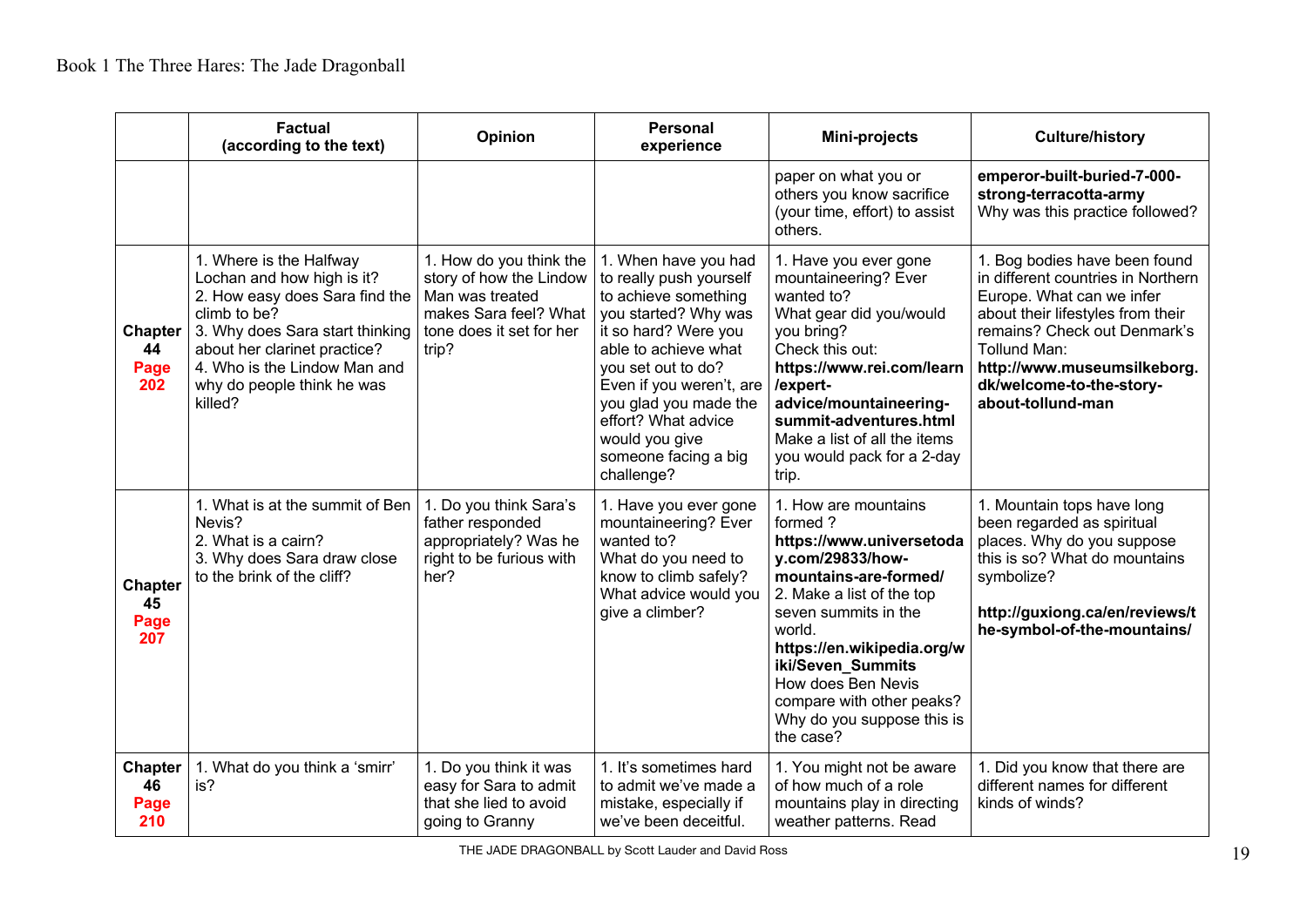|                                     | Factual<br>(according to the text)                                                                                                                                                 | Opinion                                                                                                                                                                                                                                             | Personal<br>experience                                                                                                                                                                 | Mini-projects                                                                                                                                                                                                                                                                                                                                                  | <b>Culture/history</b>                                                                                                                                                                                                                                                                                                                                                                                                        |
|-------------------------------------|------------------------------------------------------------------------------------------------------------------------------------------------------------------------------------|-----------------------------------------------------------------------------------------------------------------------------------------------------------------------------------------------------------------------------------------------------|----------------------------------------------------------------------------------------------------------------------------------------------------------------------------------------|----------------------------------------------------------------------------------------------------------------------------------------------------------------------------------------------------------------------------------------------------------------------------------------------------------------------------------------------------------------|-------------------------------------------------------------------------------------------------------------------------------------------------------------------------------------------------------------------------------------------------------------------------------------------------------------------------------------------------------------------------------------------------------------------------------|
|                                     | 2. What connection does Sara<br>make between the visions she<br>has been seeing?<br>3. Sara is visited again at Mrs<br>Morton's. By whom?                                          | Tang's? Why or why<br>not?<br>2. If telling the truth<br>made Sara feel better,<br>why do you think she is<br>unwilling to tell her<br>parents about her<br>visions of Shan Wu?<br>Would you?                                                       | Think of one time you<br>made a mistake and<br>didn't tell. How do you<br>think it would have<br>turned out if you had<br>spoken to someone<br>about it? Can you talk<br>about it now? | here and draw a diagram of<br>what happens:<br>https://blog.weatherops.c<br>om/do-you-know-how-<br>upslope-flow-affects-the-<br>weather<br>https://snowbrains.com/f<br>orecast-mountain-<br>weather/                                                                                                                                                           | http://mentalfloss.com/article/<br>56382/21-wonderful-words-<br>wind<br>Do any of these winds blow near<br>you?<br>2. Which direction does the wind<br>usually come at your house?<br>Do you know how to name it?<br>Find out here:<br>https://en.wikipedia.org/wiki<br><b>/Wind direction</b>                                                                                                                                |
| <b>Chapter</b><br>47<br>Page<br>216 | 1. Where was Bai Lu based?<br>What were they testing?<br>2. What is fingerite? Where is it<br>found?<br>3. What was Shan Tuo's role in<br>society? How is he connected<br>to Chan? | 1. Sara has uncovered<br>what she thinks is an<br>important connection<br>between a modern<br>company and an<br>ancient crime ring. Are<br>her sources reliable<br>enough for her to<br>reveal this connection<br>to others? What should<br>she do? | 1. Is it important to<br>research things you<br>don't know? What are<br>some of the best<br>sources? The worst?<br>Why?<br>How can you<br>determine if a source is<br>good?            | 1. Our physical makeup is<br>largely determined by our<br>genes. This is true of how<br>we look as well as how<br>likely we are to have<br>certain physical problems.<br>Research how this works<br>here:<br>https://www.youtube.com<br>/watch?v=Nv6qUsKYodA<br>After watching this, make a<br>list of ways humans may<br>benefit from genetic<br>engineering. | 1. Humans have been selecting<br>plants in order to produce<br>greater yields for centuries.<br>Recently we have been able to<br>genetically modify foods<br>(GMOs). Learn more about plan<br>breeding here:<br>https://www.youtube.com/wat<br>ch?v=eFKtYb9CG_s&list=PLD<br>PCbe78L464TLAaAnzlYlgj2Q<br>wxkr1hL&index=1<br>What implications does our<br>control over plants have for how<br>we treat other living creatures? |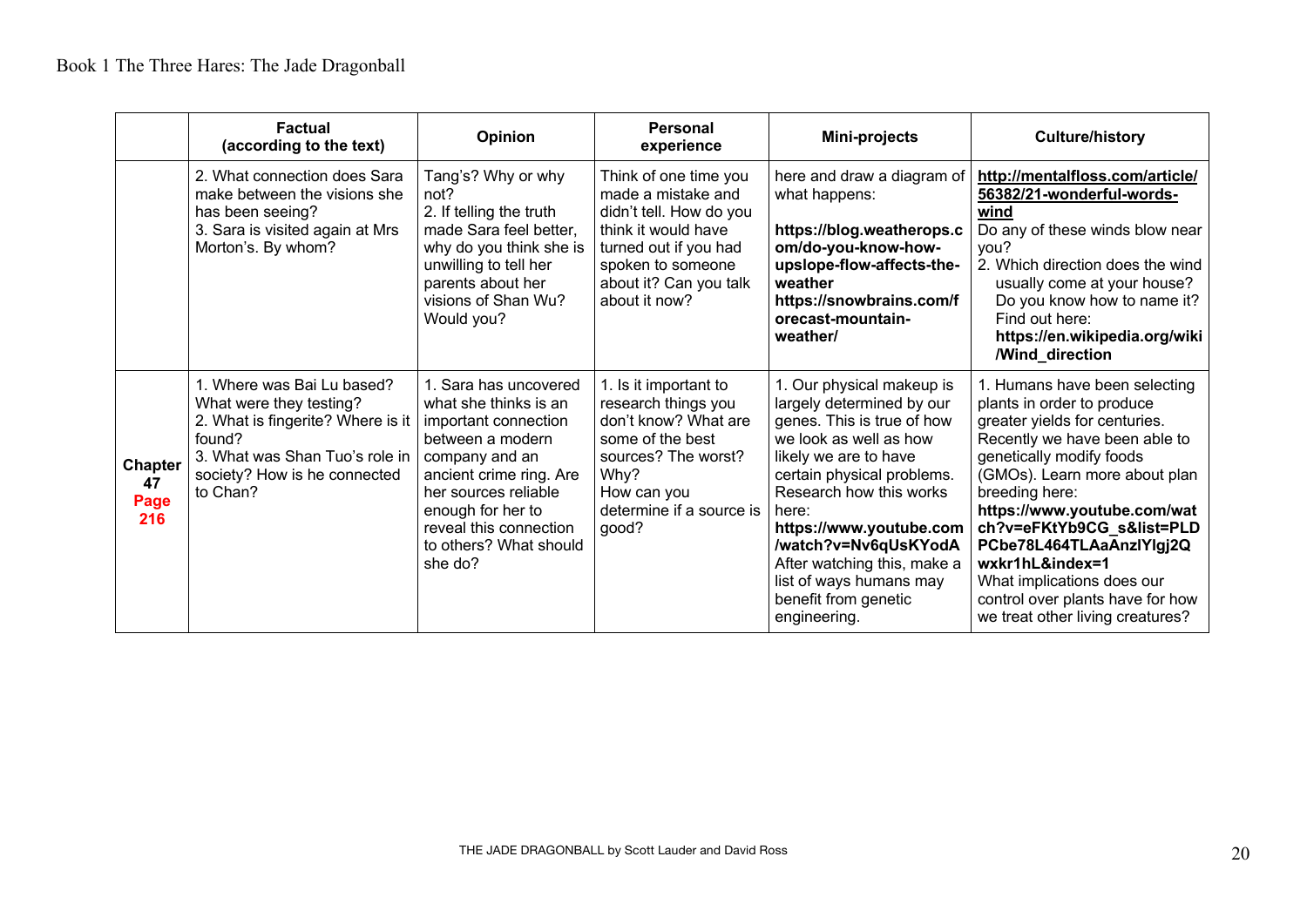|                                                      | <b>Factual</b><br>(according to the text)                                                                                                                                                         | <b>Opinion</b>                                                                                                     | Personal<br>experience                                                                                                                                                                                                                                                                   | Mini-projects                                                                                                                                                                                                                                                                                                                                                                                                                                                                                                        | <b>Culture/history</b>                                                                                                                                                                                                                                                                                                                   |
|------------------------------------------------------|---------------------------------------------------------------------------------------------------------------------------------------------------------------------------------------------------|--------------------------------------------------------------------------------------------------------------------|------------------------------------------------------------------------------------------------------------------------------------------------------------------------------------------------------------------------------------------------------------------------------------------|----------------------------------------------------------------------------------------------------------------------------------------------------------------------------------------------------------------------------------------------------------------------------------------------------------------------------------------------------------------------------------------------------------------------------------------------------------------------------------------------------------------------|------------------------------------------------------------------------------------------------------------------------------------------------------------------------------------------------------------------------------------------------------------------------------------------------------------------------------------------|
| <b>PART 7</b><br><b>Chapter</b><br>48<br>Page<br>224 | 1. What objects are present in<br>Granny Tang's home? What<br>significance to they have?<br>2. What does she talk about<br>with Granny?<br>3. Where has the Three Hares<br>triskelion been found? | 1. Granny asks Sara,<br>'What are they teaching<br>you at that school?'<br>What do you think she<br>means by this? | 1. How much have you<br>been able to find out<br>about your<br>grandparents and their<br>lives? See how far<br>back you can trace<br>your family tree, if you<br>know where these<br>people lived, what they<br>did. Ask other people<br>in your family to fill in<br>any gaps you have. | 1. In addition to possible<br>symbolic meanings, the<br>Three Hares image has<br>also been described as an<br>optical illusion. Choose one<br>of the images on this site<br>and draw your own.<br>https://hyperallergic.com/<br>311482/the-mystery-of-<br>the-three-hares-motif/<br>Where would you put the<br>image? Draw a place for it.                                                                                                                                                                           | 1. The Three Hares symbol has<br>an amazing history! Research<br>its history here:<br>https://www.webcitation.org/6<br>7AkEBAkB?url=http://www.en<br>dicott-<br>studio.com/rdrm/rrRabbits.ht<br>ml<br>Write a one-page summary.<br>2. Learn one of the hare myths<br>for retelling in front of your class.                               |
| <b>Chapter</b><br>49<br>Page<br>230                  | 1. What happened to Joaquin?<br>Who tells Sara about this?<br>2. How does Sara respond the<br>news?                                                                                               | 1. How do you think<br>Sara feels about<br>Joaquin? What have<br>you been told that<br>makes you think so?         | 1. How often do you<br>hear people gossiping?<br>Do you like gossiping?<br>Why or why not? How<br>can gossiping cause<br>problems?                                                                                                                                                       | 1. Communication can<br>become distorted during<br>transmission - where the<br>'noise' increases in<br>proportion to the 'signal.'<br>https://www.youtube.com<br>/watch?v=RuVaie0GydE<br>2. Play the Telephone<br>Game with a group of<br>friends:<br>https://icebreakerideas.c<br>om/telephone-game/<br>How close was the final to<br>the original? Another name<br>for this game is 'Chinese<br>Whispers'<br>https://www.youtube.com<br>/watch?v=xmRaYLHQMq<br>$\Omega$<br>Why do you suppose it is<br>named this? | 1. People in contemporary<br>societies often hear news from<br>sources they can't identify<br>making comments they can't<br>easily prove or disprove. How<br>can this cause problems? Read<br>this on circular reporting:<br>https://www.youtube.com/wat<br>ch?v=cSKGa 7XJkg<br>How can you confirm the facts<br>you rely upon are true? |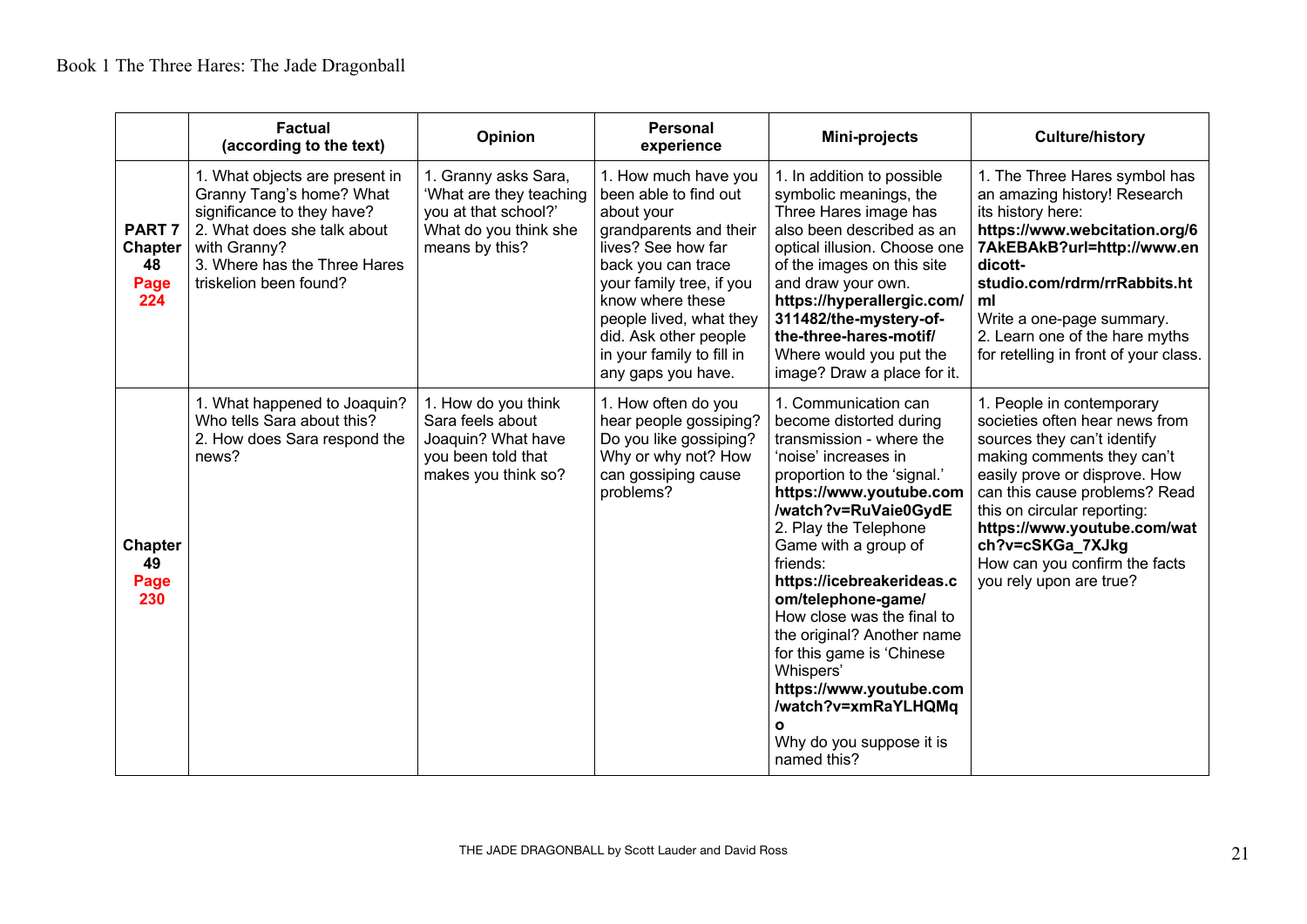|                                     | Factual<br>(according to the text)                                                                                                                                                                                                           | <b>Opinion</b>                                                                                                                                                                                                           | <b>Personal</b><br>experience                                                                                                                                                                                                                                                                                               | Mini-projects                                                                                                                                                                                                                                                                                                                                                             | <b>Culture/history</b>                                                                                                                                                                                                                                                                             |
|-------------------------------------|----------------------------------------------------------------------------------------------------------------------------------------------------------------------------------------------------------------------------------------------|--------------------------------------------------------------------------------------------------------------------------------------------------------------------------------------------------------------------------|-----------------------------------------------------------------------------------------------------------------------------------------------------------------------------------------------------------------------------------------------------------------------------------------------------------------------------|---------------------------------------------------------------------------------------------------------------------------------------------------------------------------------------------------------------------------------------------------------------------------------------------------------------------------------------------------------------------------|----------------------------------------------------------------------------------------------------------------------------------------------------------------------------------------------------------------------------------------------------------------------------------------------------|
| <b>Chapter</b><br>50<br>Page<br>233 | 1. What does Lily offer to do for<br>Sara so that Sara can get in<br>touch with Joaquin?<br>Does Sara think this is a good<br>idea?<br>2. How does Joshua help<br>Sara? What does she tell him<br>about?<br>3. What position will Sara fill? | . Do you think Sara<br>gave a good interview?<br>What do you think it<br>was about the way she<br>presented herself that<br>influenced Joshua's<br>decision to hire her?                                                 | 1. Do you like to write?<br>Do you wish more<br>people read your<br>work? What can you do<br>you put your work out<br>there so others can<br>see it?<br>2. Are you OK with<br>criticism? Think about<br>a time someone<br>commented on your<br>work. How did you<br>respond? Did their<br>comments help? Why<br>or why not? | 1. Does your school have a<br>school paper? If not - with<br>a partner, come up with a<br>name, a table of contents<br>and a mock layout. If you<br>do - create a new section<br>and write the first column.<br>(Examples: Must Reads,<br>Movie of the Month, Non-<br><b>Trivial Pursuits)</b><br>https://www.makemynew<br>spaper.com/how-to-start-<br>a-school-newspaper | 1. Take a guess - when and<br>where do you think the first<br>newspapers were made? You<br>might be surprised - check out<br>this animation on the origins of<br>newspapers:<br>https://www.youtube.com/wat<br>ch?v=cBloPpInbf8<br>How close were you?                                             |
| <b>Chapter</b><br>51<br>Page<br>239 | 1. What does Lily think Sara is<br>going to show her?<br>2. Lily's expression changes as<br>she listens to Sara. Why?                                                                                                                        | 1. Are you surprised by<br>the way Lily responds<br>to Sara? How do you<br>think you would have<br>responded?<br>2. Do you think you<br>would have asked any<br>questions? What would<br>you want to know more<br>about? | 1. Think about a time<br>when people didn't<br>believe you. How did<br>you feel? What did you<br>need to do to have<br>them see your point of<br>view? Has the situation<br>ever been reversed?<br>How did you feel once<br>you finally saw things<br>from that other<br>person's perspective?                              | 1. Pretend you believe, if<br>you don't already, that<br>ghosts are real. What<br>arguments would you use<br>to support your claim?<br>Rank these, putting the<br>most persuasive first. Now<br>present these to a partner.<br>Does your partner rank<br>them in the same order?<br>Compare and discuss.<br>Use the resource below to<br>guide your research.             | 1. At first, Lily thinks that Sara is<br>playing games with her. Then<br>she worries if perhaps Sara is<br>seeing things. It turns out we<br>"see things" all the time - they<br>are called optical illusions. Test<br>your own abilities here:<br>https://www.youtube.com/wat<br>ch?v=oCTZs3eeM-U |